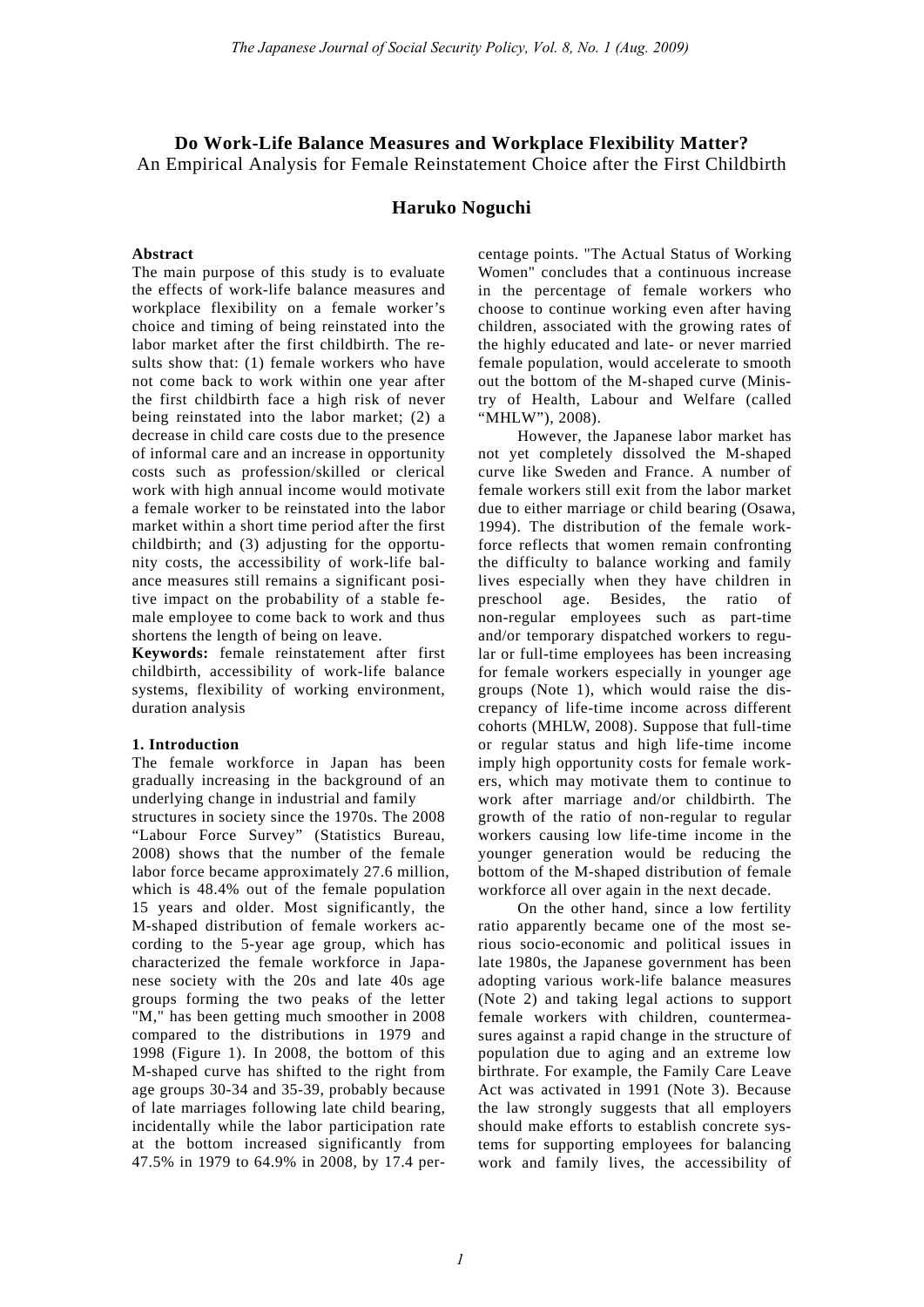child care and sick/injured child care leave improving through the 1990s (Ministry of Labour, 1971-1985; and MHLW, 1986-2005). Also, the government had been targeting to reduce the numbers of waiting-list children for day care centers, which is called "zero-waiting list for nursery schools (that is day care centers) strategy", but the excess demand for child care in urban areas has not been dissolved yet.

**Figure 1: Change in rate of female work force by five-year age group(1979, 1998, and 2008)** 



Source: Ministry of Internal Affairs and Communications, Statistics Bureau, Director-General for Policy Planning (Statistical Standards) & Statistical Research and Training Institute, "Labour Force Survey (1979, 1998, and 2008)"

Although the government has been promoting municipal governments and firms to adopt various measures for balancing working and family lives, the accessibility of child care resources and workplace flexibility are still different across local areas and employers. Therefore, applying the discrepancy in macro- and micro-based characteristics of different local governments and employers, this study will evaluate the effects of public child care resources, work-life balance measures, and workplace flexibility on a female worker's choice and timing of being reinstated into the labor market after the first childbirth. In order to test the validity of work-life balance measures and child care resources comparatively, I adjust for opportunity costs for being on child care leave which individual female workers face in the labor market. Even after controlling for a

female worker's opportunity costs, if we observe robust and significant impacts of these policy variables on a female worker's choice, the government policies in the last couple of decades could be justified to increase female labor supply after childbirth as countermeasures against the shortage of the labor force in the future, which will be contributing to overcome the M-shaped curve of female workforce in Japan.

The paper proceeds as follows. Section 2 provides a brief overview of previous studies in Japan. Section 3 explains an empirical strategy. Section 4 describes the data set used in this study. Section 5 presents empirical results. The final section concludes.

#### **2. Previous studies**

A number of studies evaluate the effects of the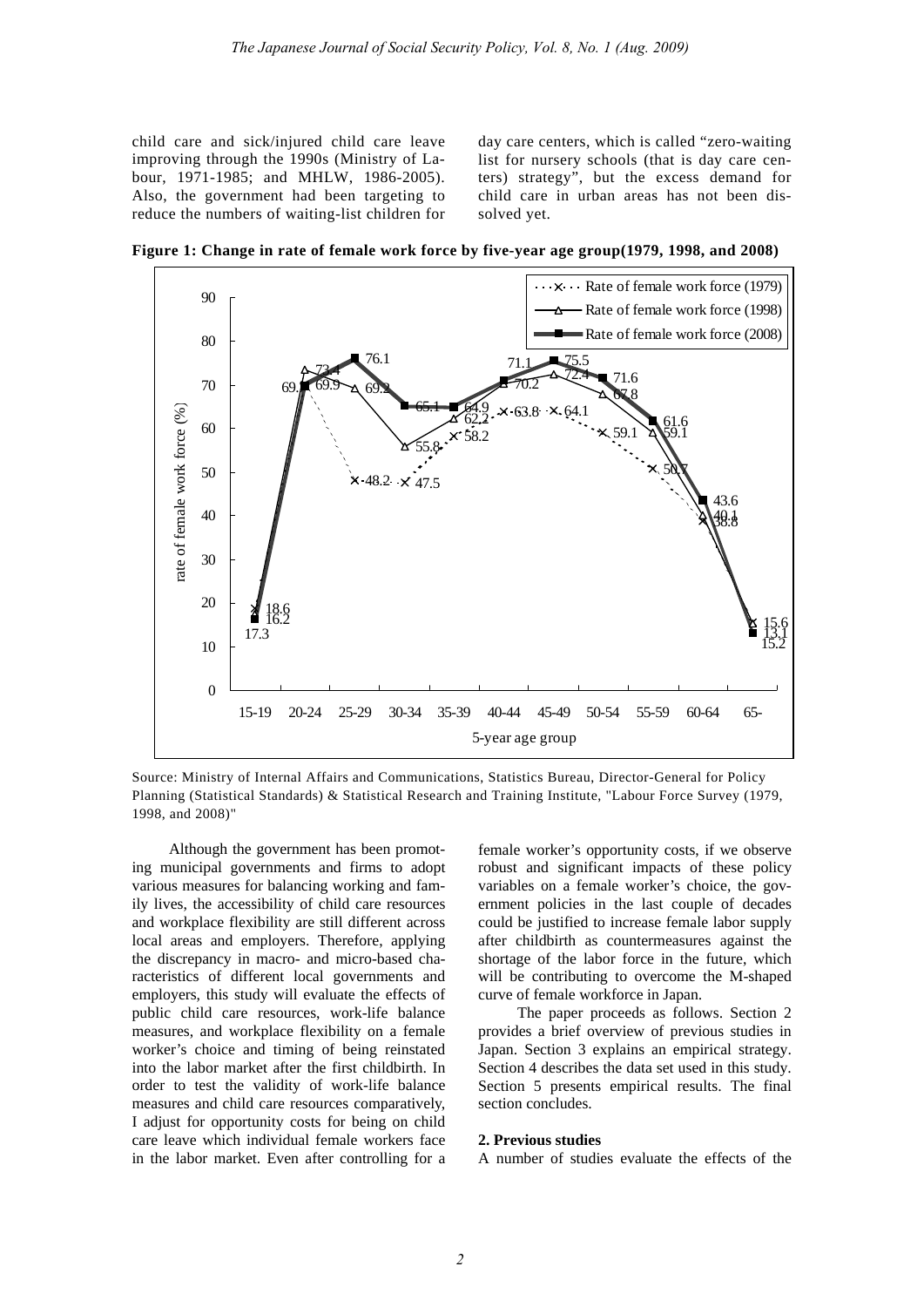accessibility of day care centers and work-life balance measures on the female labor supply after childbirth. In regards to child care provided by nursery schools, almost all studies concluded that an increase in the rate of children entering day care centers in a municipal area would raise the probability of females to work in the labor market, regardless of the type of data to be analyzed (for either prefecture-level or municipal-level aggregated data, Yamada, Yamada, and Chaloupka, 1987; Komamura, 1996; Institute for Health Economics and Policy, 1996; Nagase, 1999 and 2003; and Maeda, 2002; for micro-based data, Nakamura and Ueda, 1999; Shigeno and Okusa, 1999 and 2001; Morita, 2002; Shigeno, 2003; Oishi, 2003 and 2005; Shimizutani and Noguchi, 2004).

Out of studies using aggregated data, Nagase (1999, 2003) and Maeda (2002) find that the rate of entering nursery school for children who are less than 3 years old has a positive impact on the labor supply of mothers, but the effects are statistically insignificant for children in the 3-5 age group. Probably due to multicollenearity, the multiplicity of child care provided by day care centers does not seem to be significant to the female labor supply (Shigeno and Okusa, 1999 and 2001; Shimizutani and Noguchi, 2004). The simulation analysis conducted by Shigeno and Okusa (1999 and 2001) shows that an increase by twice in the quota of children in day care centers would raise the female labor supply by 10 percentage points. On the other hand, Oishi (2003 and 2005) finds that an increase by 10 percentage points in quota or no charge in child care by nursery schools would increase the female labor supply by 2.7% and 14% respectively, while a uniform charge of 60,000 yen for child-care regardless of parents' income level might decrease the female labor supply by 14 percentage points.

For work-life balance measures, most studies focus solely on how the system of child care leave influences female workers to continue to work after childbirth (Higuchi and Abe, 1992; Higuchi, 1994 and 1996; Morita and Kaneko, 1998; Shigeno and Okusa, 1998; Waldfogel, J., Y. Higuchi and M. Abe, 1999; Suruga and Cho, 2003), while some examine the effects of multiple measures simultaneously within a single regression analysis (Tomita, 1994; Shigeno and Okusa, 2001; Shimizutani and Noguchi, 2004; and Kawaguchi, 2008). These studies find a consistent result such that the presence of a child care leave system has a significant positive impact on the continuous labor supply of female workers even after the childbirth, except for Kawaguchi (2008). Interestingly, Kawaguchi concludes that the presence of the system is not correlated with the length of female workers' service to the same employer, but a significant effect of child care leave could be observed either when some surrounding employees have the experience of utilizing the system or when employees are well informed about the policy. Also, Shigeno and Okusa (2001) find that the effect of child care leave policy becomes statistically insignificant when they focus on married couples, probably because of a strong commitment to be required by the employer. Tomita (1994) points out that the length of a female worker's service tends to be longer with employers adopting child care leave policy earlier than other firms.

In regards to other work-life balance measures than the child care system, the results seem to be inconsistent. Tomita (1994), Shigeno and Okusa (2001), and Shimizutani and Noguchi (2004) observe a significant positive effect of the shortening of working hours on continuous female labor supply. Also, annual paid leave by half a day, day care centers in the workplace, and flexible times of starting and ending work would motivate female workers to continue to work in the labor market (Tomita, 1994 and Shimizutani and Noguchi, 2004). In addition to work-life balance measures, Tomita (1994) and Kawaguchi (2008) find that equal opportunity between males and females in the workplace would have a significant positive effect on the length of service among female workers in the same employer, in particular for those in their 40s-50s who might have already finished child rearing.

## **3. Econometric specifications**

Most parents might be inexperienced in child care until they have their first babies. Thus, for inexperienced parents, and in particular mothers, the first childbirth must have more significant impact on their working and family lives than the second or following ones. Focusing on these inexperienced mothers, this study applies a duration analysis scheme for evaluating empirically the effects of various characteristics of households, regions, and employers on the timing of mothers to be reinstated into the labor market.

Duration models have frequently been used in the context of medical science, e.g., the multiple-causes of death in patients who had heart surgery (prosthetic replacement of the mitral valve) (Litwak et al., 1969); the influence of smoking on the timing of death from vascular disease, cancer, and other causes (Holt, 1978); the timing of death of breast cancer (Chiang, 1968)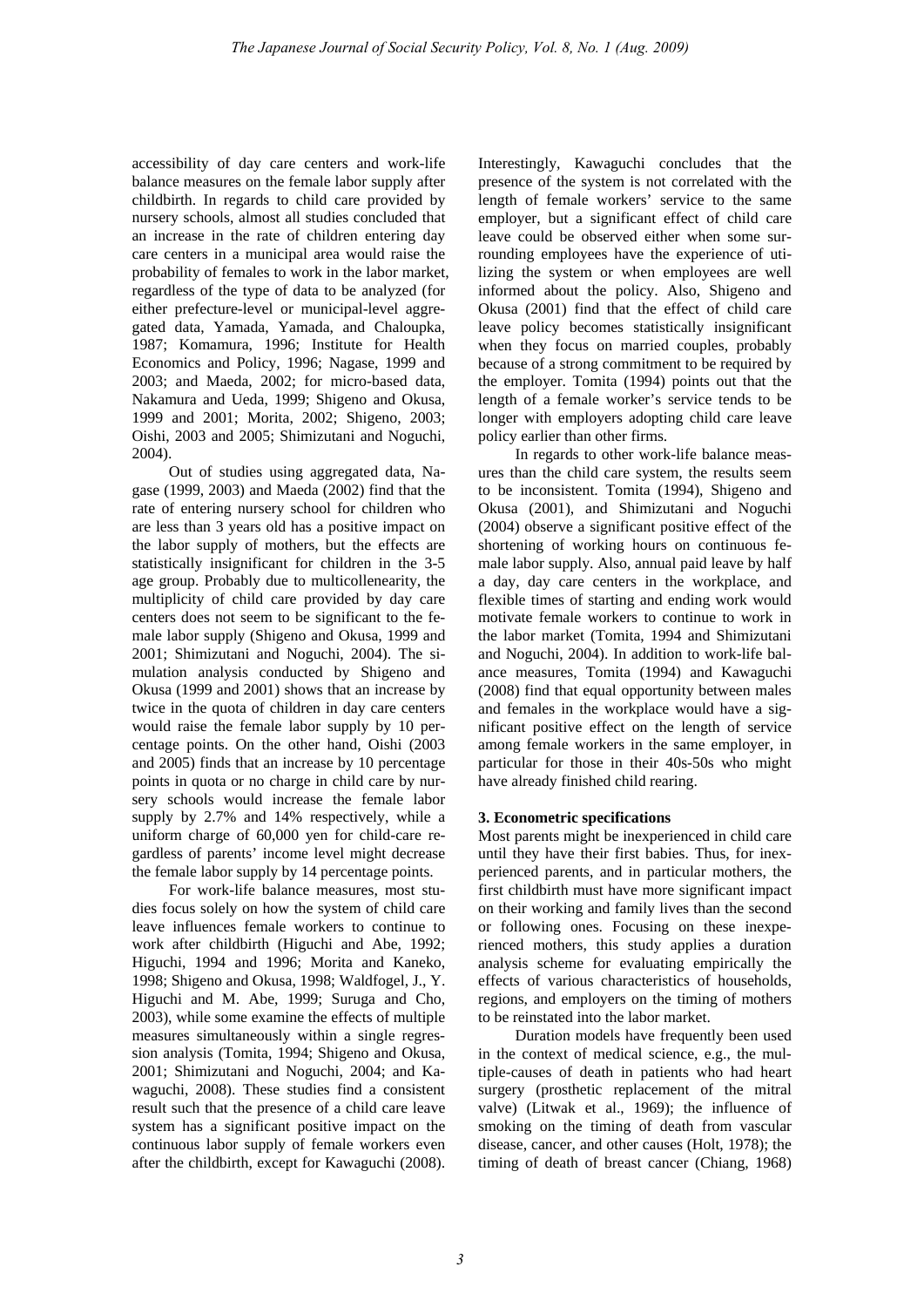and lung cancer patients (Lubin, 1985); and the mortality risks of the elderly (Yashin, Manton, and Stallard, 1986). After Lancaster (1979, 1990) used duration analysis in the study of unemployment, it became common in economics, especially, labor economics, e.g., Heckman and Singer (1984, 1986); and Kiefer (1988). In Japan, some studies applied the duration analysis to estimate the timing of female workers to exit from the labor market (e.g., Yamaguchi, 1998; and Higuchi and Abe, 1999), however, as far as I know, no empirical studies have used this model to evaluate the timing of re-entry into the labor market after the first childbirth. In this study, I take three analytical strategies: (1) plots of the Kaplan-Meier survival estimates and the Nelson-Aalen cumulative hazard estimates; (2) the semi-parametric (the Cox proportional hazards) model; and (3) parametric approaches with weibull, exponential, and weibull-gamma distributions.

First, I introduce simple plots of the Kaplan-Meier survival estimates (Kaplan and Meier, 1958) and the Nelson-Aalen cumulative hazard estimates (Nelson, 1972; Aalen, 1978), which measure the length of months mothers remain on child care leave after the first childbirth. Suppose  $S(t)$  to be the probability of a mother remaining on child care leave at or exceeding the time *t* . Let  $t_i$  (  $i = 1,...,T$  and  $t_1 \le t_2 \le ... \le t_T$ , where  $T$  denotes the time when all respondents are failed) be the times at which failure occurs. Here, "failure" means that a mother is reinstated into the labor market or she comes back to work after the first childbirth. Assuming that  $n_i$  is the number of respondents at risk of failure just before time  $t_i$  and  $d_i$  is the number of failures at time  $t_i$ , the Kaplan-Meier survival estimates  $(S(t))$  and the Nelson-Aalen cumulative hazard estimates  $(\Lambda(t))$  are respectively shown as (StataCorp LP, 2007):

$$
\widehat{S}(t) = \prod_{i_1 \leq t} \left( \frac{n_i - d_i}{n_i} \right), \quad \widehat{\Lambda}(t) = \sum_{i_1 \leq t} \frac{d_i}{n_i} \qquad \text{(Eq. 1)}
$$

In particular, I will focus on the behavior of mothers for six years (72 months) after the first childbirth, while the child is preschool in age.

Next, I estimate the Cox-proportional hazards model. In this model, the  $j$  th individual hazard ( $\lambda_i(t)$ ) is specified as:

$$
\lambda_j(t) = \overline{\lambda}(t) \exp[\overline{X}_j' \beta]
$$
  
for  $j = 1,..., N$  (Eq. 2)

where  $\overline{\lambda}(t) \ge 0$  is the baseline hazard at time *t* , which is arbitrary and a nuisance function.

Here,  $X_j$  is assumed to be a row vector of explanatory variables for the  $j$  th couple which would affect the timing of mothers to come back to work.  $\overline{X}_j$  includes household characteristics, the status of mothers in the labor market, macro-based characteristics of local areas, the accessibility of work-life balance measures and workplace flexibility, and timing of childbirth. I will describe the explanatory variables further in the next data section.  $\beta$  is a vector of unknown parameters to be estimated. In order to obtain parameter estimates  $(\hat{\beta}^{\prime})$ , the partial log-likelihood function to be maximized is shown as:

$$
\ln L = \sum_{i=1}^{T} \left[ \sum_{k \in D_i} \overline{X}_{k}^{\dagger} \beta - d_i \ln \left\{ \sum_{j \in R(t_i)} \exp(X_j^{\dagger} \beta) \right\} \right]
$$
(Eq. 3)

where  $i$  indicates the ordered failure times  $t_i$  $(i = 1,...,T \text{ and } t_1 \leq t_2 \leq ... \leq t_T); D_i \text{ is the}$ set of  $d_i$  which is the number of failures at time  $t_i$ ; and  $\overline{R}(t_i)$  is the risk set of  $k$  observations that are at risk of failure just before or at time  $t_i$ (Kalbfleisch and Prentice, 2002; StataCorp LP, 2007). The arbitrary assumption of the baseline hazard in the Cox-proportional hazards model permits us to analyze transition data without specifying an exact distribution of people's taste (Lancaster 1990). Thus, this model will lead to measure (but not correct) the misspecification caused by heterogeneity among respondents.

Finally, for verifying the robustness of results from the Cox-proportional hazards model, I estimate the duration model for three possible underlying distributions, weibull, exponential, and weibull-gamma distributions. Unlike a semi-parametric approach, a parametric approach assumes an investigator to have full information on the distribution of tastes over the population of interest and thus, it requires us to specify the distribution of baseline hazard  $(\lambda(t))$ , given the explanatory vector,  $X_j$ . The baseline hazards,  $\vec{\lambda}(t) = \alpha t^{\alpha-1}$  (some describe  $\sigma = 1/\alpha$  instead of  $\alpha$ ) and  $\lambda(t) = 1$  (meaning  $\alpha = 1$ in the setting of weibull distribution), are assumed for weibull and exponential distributions, respectively. However, the assumption of the homogeneous baseline hazard across individuals has two possible effects: (1) parameter estimates will be inconsistent and/or (2) disturbances will be based on inappropriate standard errors (Greene, 1990). In order to modify an unobservable heterogeneity effect, Greene (1990) suggested using a parametric model which assumes that the baseline hazard is distributed as weibull-gamma. Let  $\mathcal{G}$  be an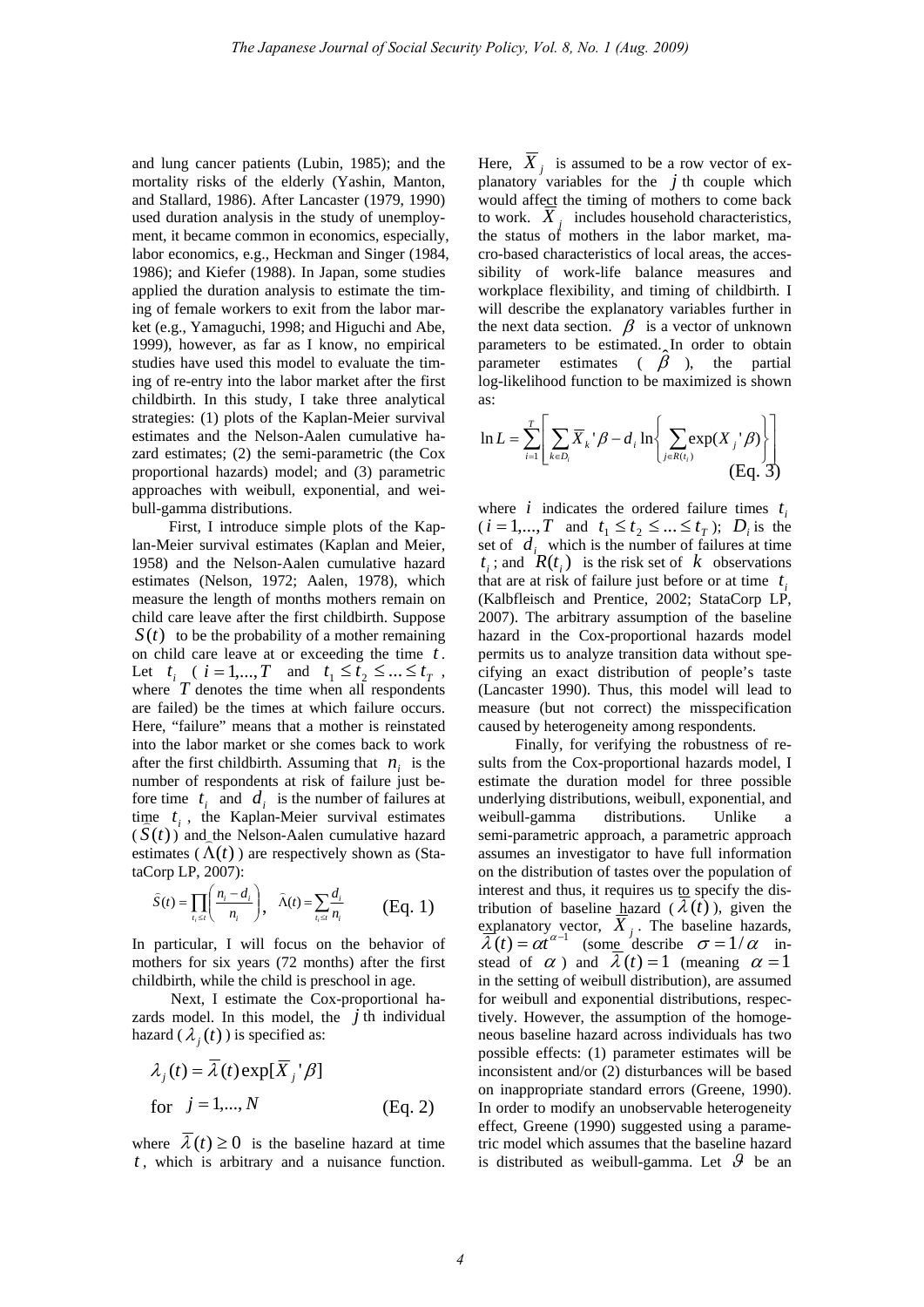unobservable multiplicative effect on the hazard function as:

$$
\lambda_j(t \mid \mathcal{G}) = \mathcal{G} \lambda_j(t)
$$

where  $\mathcal{G}^{\sim}\Gamma(k,\theta)$ ,  $k, \theta >0$  (Eq. 4)

Here,  $\vartheta$  is assumed to be a random positive and to have mean  $k$  and finite variance  $\theta$  with the gamma distribution. The probability density function is specified as:

$$
g(\mathcal{G} | k, \theta) = \frac{\mathcal{G}^{k-1} \exp(-\mathcal{G}/\theta)}{\theta^k \Gamma(k)}
$$
(Eq. 5)

In this study,  $\theta = 1/k$  is defined and  $\theta = 0$ correspondents to the weibull distribution. Therefore, the further  $\theta$  deviates from 0, the greater the effect of heterogeneity is. I will test whether a zero hypothesis test such that  $H_0: \theta = 0$  is statistically rejected.

In order to re-examine the results from the previous studies shown in the last section, this study assesses the effects of work-life balance measures, and the flexibility of the working environment on a female worker's choice and timing of being reinstated into the labor market after the first childbirth, adjusting for a female worker's opportunity costs. Since the child care costs are not identified for the first child in individual household, I rather control for the rate of waiting-lists to the quota of children for day care centers in a female worker's residential municipal area. In regards to work-life balance measures and workplace flexibility, I use principal component scores calculated by principal component analysis in order to avoid multicollenearity. Here, I have to note a critical limitation of this study such that I cannot specify these variables (the rate of waiting-lists, work-life balance measures, and workplace flexibility) exactly at the timing of the first childbirth. Rather, I use the status at the survey period in 2007. Due to the restrictions, I should interpret the results very carefully.

# **4. Data and basic statistics**

## **4.1 Data**

The data used in this study is the micro-level data from the "Survey for Working Environment and Fertility" conducted by Central Research Service Inc ("Chuo Chosa Sha" in Japanese) in November, 2007 (National Institute of Population and Social Security Research, 2009). The survey was carried out on married members of two labor unions and their spouses, the Japan Federation of Service and Distributive Workers Unions (JSD) and the Japanese Federation of Textile, Chemical, Food, Commercial, Service and General Workers' Unions (UIZ) (Note 4). Out of 2,810 married couples (Note 5), the number of respondents was 1,441 (a response rate of 51.3%) for the questionnaire on union members and 1,312 (a response rate of 46.7%) for their spouses (Note 6).

Out of 1,312 couples of which data are available for both subjects and spouses, first, I extract 548 couples who have at least one child and female respondents who were working one-year before the first childbirth (Note 7). Out of the 548, I exclude couples whose data necessary for the analyses are missing, such as the timing of a mother's reinstatement into the labor market after the first childbirth, household characteristics, a mother's status in the labor market before the first childbirth, timing of childbirth, and macro-based characteristics of local areas. Most importantly, this study focuses on the effects of various measures for balancing work and family lives on the mothers' timing of coming back to work. Since the survey asked these questions related to only respondents' current employers at the survey period, I have to clarify those who worked in the same firm as now when they first had a baby. Therefore, the data has to be limited to stable employees who continue to be hired by the same employers after school graduation. Consequently, the sample size becomes downsized to 140.

I have to note that the policy implications in this study would be quite restricted due to the three major data limitations as follows. First, since the sampling of the subjects is left in charge of each local labor union, the results would statistically suffer from a severe sampling-bias due to the non-random scheme of the data collection. Second, the survey was conducted on labor union members and their spouses so that, by definition, at least one person of each couple belongs to the labor union. Thus, they might be working in a better environment than non-labor union couples, e.g., being easier to use child care leave (Suruga (1999); and Nishimoto and Suruga (2002)). The exclusion of non-labor union couples will lead to a "selection-bias problem." Third, this study includes very limited labor union couples, such as female respondents who were employed one-year before the first childbirth, and even further, stable female employees who continue to be hired by the same employers after school graduation, for examination of the effects of work-life balance measures on the labor supply. Therefore, the restrictions of samples to be analyzed must cause another "selection-bias problem." I will come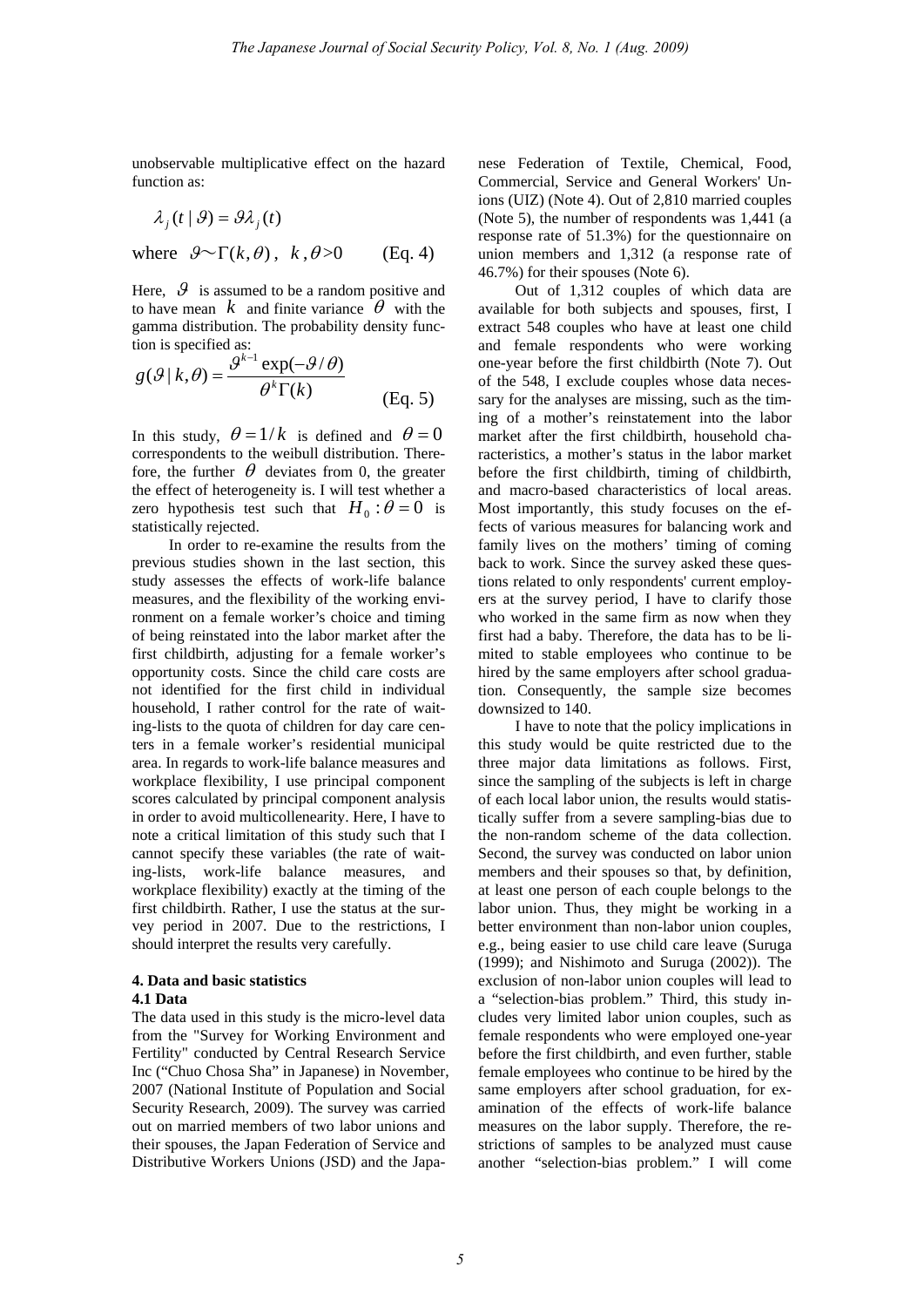back to discuss the limitations of this study in the last section.

#### **4.2 Basic statistics**

Table 1 shows basic statistics. The first column of Table 1 shows the censoring and duration variables, and explanatory variables used for the duration analyses. The second column shows the means and standard deviations of these variables for 140 couples and the third and fourth columns indicate the basic statistics by female respondents' reinstatement status, "Not being reinstated after 1st childbirth (right-censored samples)" and "Being reinstated after 1st childbirth (failure)." Out of 140 couples, 45 female workers (32.1%) did not come back to work (right-censored) and 95 (67.9%) were reinstated into the labor market (failure). Thus, in this model, the number of failures is 95. The mean lengths of female respondents' reinstatements after the first childbirth are 35 months for total samples, 84.5 months for right-censored samples, and 11.5 months for failed samples, respectively. The mean difference between right-censored and failed samples is statistically significant at a 1% level.

In regards to explanatory variables indicating household characteristics, I adjust for age at the first childbirth and educational attainment of parents, a dummy for having informal child care, a dummy for the first child's birth weight being less than 2,500g, and a dummy variable of having the second child before a mother comes back to work after the first childbirth. The basic statistics show that the presence of informal support for child care (48.9% versus 67.4%), the first child birth weight (22.2% versus 7.4%), and the timing of the second childbirth (62.2% versus 3.2%) differ significantly between the right-censored and failure groups. So, compared to right-censored mothers, those who were reinstated into the labor market after the first childbirth are more likely to have informal support for child care, less likely to have a low-weight baby, and also less likely to have the second child before they come back to work.

The status of mothers in the labor market one-year before the first childbirth seems to influence significantly the female labor supply after the first childbirth (Note 8). Compared to right-censored respondents, failed samples are more likely to be full-time workers (8.9% versus 46.3%) and to be profession or skilled (nobody versus 18.9%); or clerical workers (8.9% versus 23.2%). The mean annual income is approximately 3.01 million yen for the censored group compared to 3.65 million yen for those who were

reinstated into the labor market after the first childbirth. Mothers' employment status, type of job, and annual income in the labor market imply opportunity costs for being on child care leave. The above results show that high opportunity costs will motivate mothers to exit the labor market than those who face low opportunity costs.

Some studies show that the demand and supply for child care provided by day care centers are significantly mismatched, in particular for infants who are less than 3 years old in urban areas of Japan (e.g., Zhou and Oishi, 2003 and Shimizutani and Noguchi, 2003). So, I assume that the rate of waiting-list children for day care centers in local areas affects the labor supply of mothers (Note 9). The mean rates of waiting-list children between right-censored and failed female respondents are different as 1.4% versus 0.7%. The result implies that the excess demand for facility-based child care would give a negative impact on the probability of a mother's reinstatement. However, as stated at the end of Section 3, I use the rate at the survey period as a proxy variable, and so the results cannot clearly indicate the effects of excess demand. Further, in the regression analyses, I put year dummies indicating the timing of first childbirth to control for fixed effects of macro status of the labor market.

## **4.3 Measurements for the working environment**

In this section, I will discuss how to measure the accessibility of various work-life balance measures and workplace flexibility in the mother's current employer. The survey asked about the presence and accessibility of 12 types of systems (annual paid leave by half a day; shortening of working hours; limitation on late-night work; limitation on overtime work; child care leave system and nursing care leave system more generous than the legal definition; flexible time of starting and ending work; financial support for day care center; telecommuting; area-specific working system; reemployment; and sick/injured child care leave); and the flexibility of 7 factors related to the working environment (workloads; tasks; deadline or time of delivery; schedule for meeting and conference; time of starting work on weekdays; time of ending work on weekdays; annual paid leave). With regard to the presence, the survey asked whether each of 12 systems is available for employees. For the accessibility, the respondents are questioned about how easy it is to use it when a system is available, according to five-grade system such as "very easy," "easy," "cannot be said either," "not very easy," and "very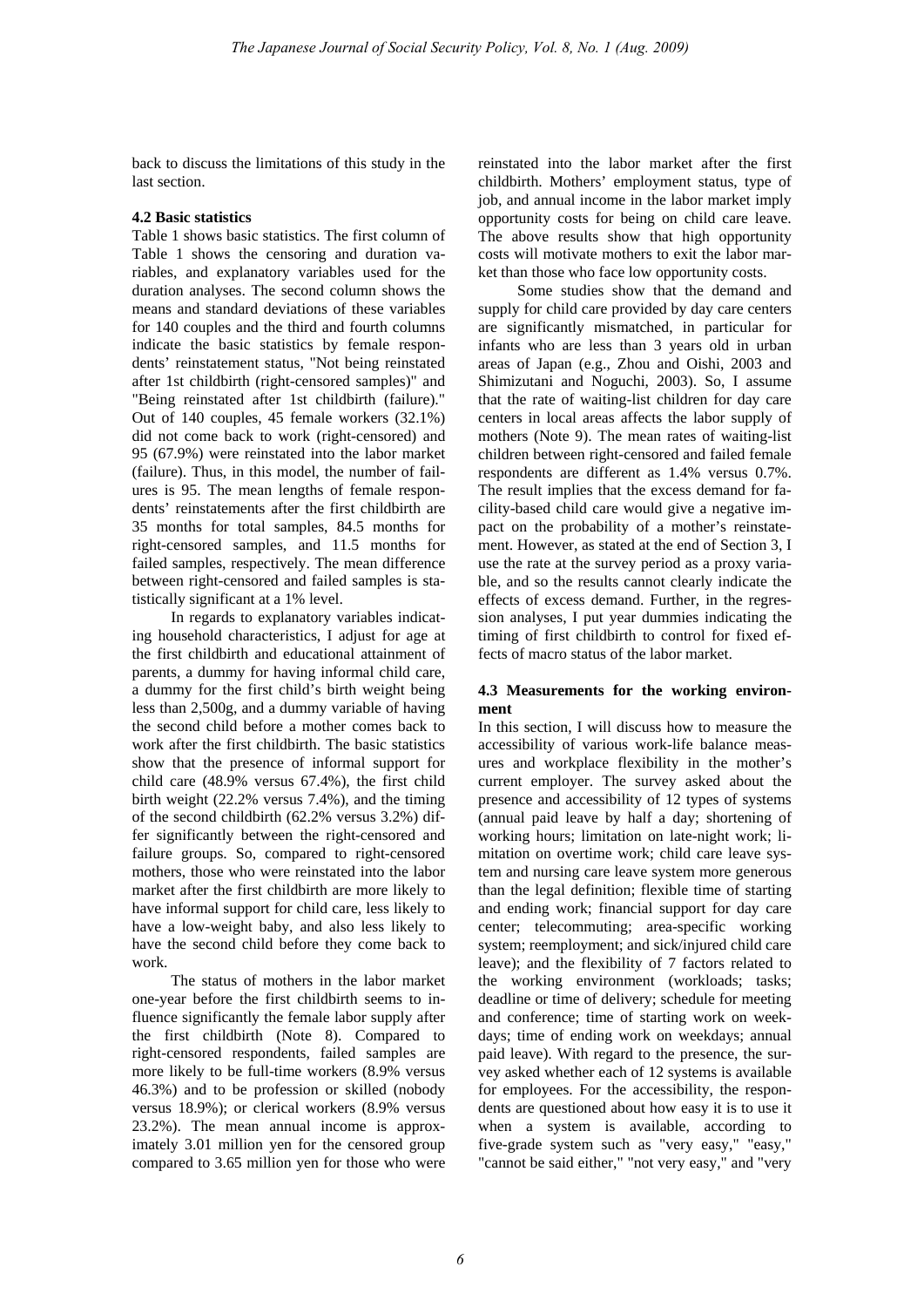difficult." The flexibility of 7 factors related to the working environment is also asked by a four-grade system such as "very flexible," "flexible," "not very flexible," and "not flexible at all."

Using these variables, I create a "principal components score" across firms, which is extracted from "principal components" for measuring the accessibility of measures and the flexibility of the workplace environment based on a principal component analysis. The principal component analysis would be valuable to expose the fundamental structure of the data in a way that best explains the variance in the data. The benefit of this method is to assign a continuous "principal component score" to each respondent by summing up numerous correlated variables into a smaller number of uncorrelated variables. Therefore, use of "principal component scores" which summarize the accessibility to various work-life balance measures and the flexibility of working environments may avoid a statistical bias caused by "multicollinearity" when we put these possibly correlated explanatory variables separately into a single regression. Here, the larger scores mean the better accessibility to various measures and a more flexible working environment as a whole.

|                                                                                      | Continue to be hired by the same employer $(N=140)$ |                               |             |               |
|--------------------------------------------------------------------------------------|-----------------------------------------------------|-------------------------------|-------------|---------------|
|                                                                                      | Total                                               | Not being<br>Being reinstated |             |               |
|                                                                                      | $(N=140)$                                           | reinstated after              | after 1st   |               |
|                                                                                      |                                                     | 1st childbirth                | childbirth  |               |
|                                                                                      |                                                     | $(N=45)$                      | $(N=95)$    |               |
|                                                                                      |                                                     | Censored                      | Failed      |               |
|                                                                                      | Mean                                                | Mean                          | Mean        |               |
|                                                                                      | (S.D.)                                              | (S.D.)                        | (S.D.)      |               |
| 1. Censoring and duration variables                                                  |                                                     |                               |             |               |
| Censoring dummy for reinstatement after 1st childbirth $(=1)$                        | 0.679                                               | 0.000                         | 1.000       |               |
|                                                                                      | (0.469)                                             | (0.000)                       | (0.000)     |               |
| Months after 1st childbirth (months)                                                 | 34.957                                              | 84.533                        | 11.474      | a/            |
|                                                                                      | (48.113)                                            | (58.562)                      | (9.152)     |               |
| 2. Household characteristics                                                         |                                                     |                               |             |               |
| Mother's age at 1st childbirth                                                       | 28.964                                              | 28.244                        | 29.305      |               |
|                                                                                      | (3.599)                                             | (3.076)                       | (3.790)     |               |
| Father's age at 1st childbirth                                                       | 30.757                                              | 30.578                        | 30.842      |               |
|                                                                                      | (4.692)                                             | (3.368)                       | (5.217)     |               |
| Mother's educational attainment (college graduate=1)                                 | 0.564                                               | 0.489                         | 0.600       |               |
|                                                                                      | (0.498)                                             | (0.506)                       | (0.492)     |               |
| Father's educational atteinment (college graduate=1)                                 | 0.571                                               | 0.667                         | 0.526       |               |
|                                                                                      | (0.497)                                             | (0.477)                       | (0.502)     |               |
| Informal support for child care $(=1)$                                               | 0.614                                               | 0.489                         | 0.674       | $\mathbf{b}$  |
|                                                                                      | (0.489)                                             | (0.506)                       | (0.471)     |               |
| 1st child's health status at birth (birthweight<2500g=1)                             | 0.121                                               | 0.222                         | 0.074       | $\mathbf{b}/$ |
|                                                                                      | (0.328)                                             | (0.420)                       | (0.263)     |               |
| 2nd childbirth before reinstatement after 1st childbirth $(=1)$                      | 0.221                                               | 0.622                         | 0.032       | a             |
|                                                                                      | (0.417)                                             | (0.490)                       | (0.176)     |               |
| 3. Mothers' status in the labor market at the time of one-year before 1st childbirth |                                                     |                               |             |               |
| Full-time worker $(=1)$                                                              | 0.343                                               | 0.089                         | 0.463       | a             |
|                                                                                      | (0.476)                                             | (0.288)                       | (0.501)     |               |
| Profession or skilled worker $(=1)$                                                  | 0.129                                               | 0.000                         | 0.189       | a/            |
|                                                                                      | (0.336)                                             | (0.000)                       | (0.394)     |               |
| Clerical worker $(=1)$                                                               | 0.186                                               | 0.089                         | 0.232       | $\mathbf{b}$  |
|                                                                                      | (0.390)                                             | (0.288)                       | (0.424)     |               |
| Other $(=1)$                                                                         | 0.686                                               | 0.911                         | 0.579       | a             |
|                                                                                      | (0.466)                                             | (0.288)                       | (0.496)     |               |
| Annual income (yen)                                                                  | 3,443,214                                           | 3,014,667                     | 3,646,211   | $b$           |
|                                                                                      | (1,369,208)                                         | (1,449,661)                   | (1,288,004) |               |
| Logarithum value of annual income                                                    | 14.949                                              | 14.748                        | 15.044      | a             |
|                                                                                      | (0.512)                                             | (0.678)                       | (0.380)     |               |
| 4. Macro-based characteristics of local areas at the survey                          |                                                     |                               |             |               |
| Rate of waiting-list child for day-care center in the local area (%)                 | 0.910                                               | 1.444                         | 0.657       | a             |
|                                                                                      | (1.349)                                             | (1.845)                       | (0.947)     |               |

**Table 1: Basic Statistics** 

Source: Calculated by the author, based on the "Survey for Working Environment and Fertility" conducted by Central Research Service Inc (Chuo Chosa Sha) in 2007.

Note: a/, b/, and c/ refer to a significance level of 1, 5, and 10 percent, respectively, for differences between means of two categories within (1) reinstatement after 1st childbirth ("Not being reinstated after 1st childbirth" and "Being reinstated after 1st childbirth"); and (2) Continuity of 1st job after school graduation ("Change jobs" and "Continue to be hired by the same employer ").

Note: Unfortunately, the survey did not ask father's status in labor market at the time of one-year before the first childbirth.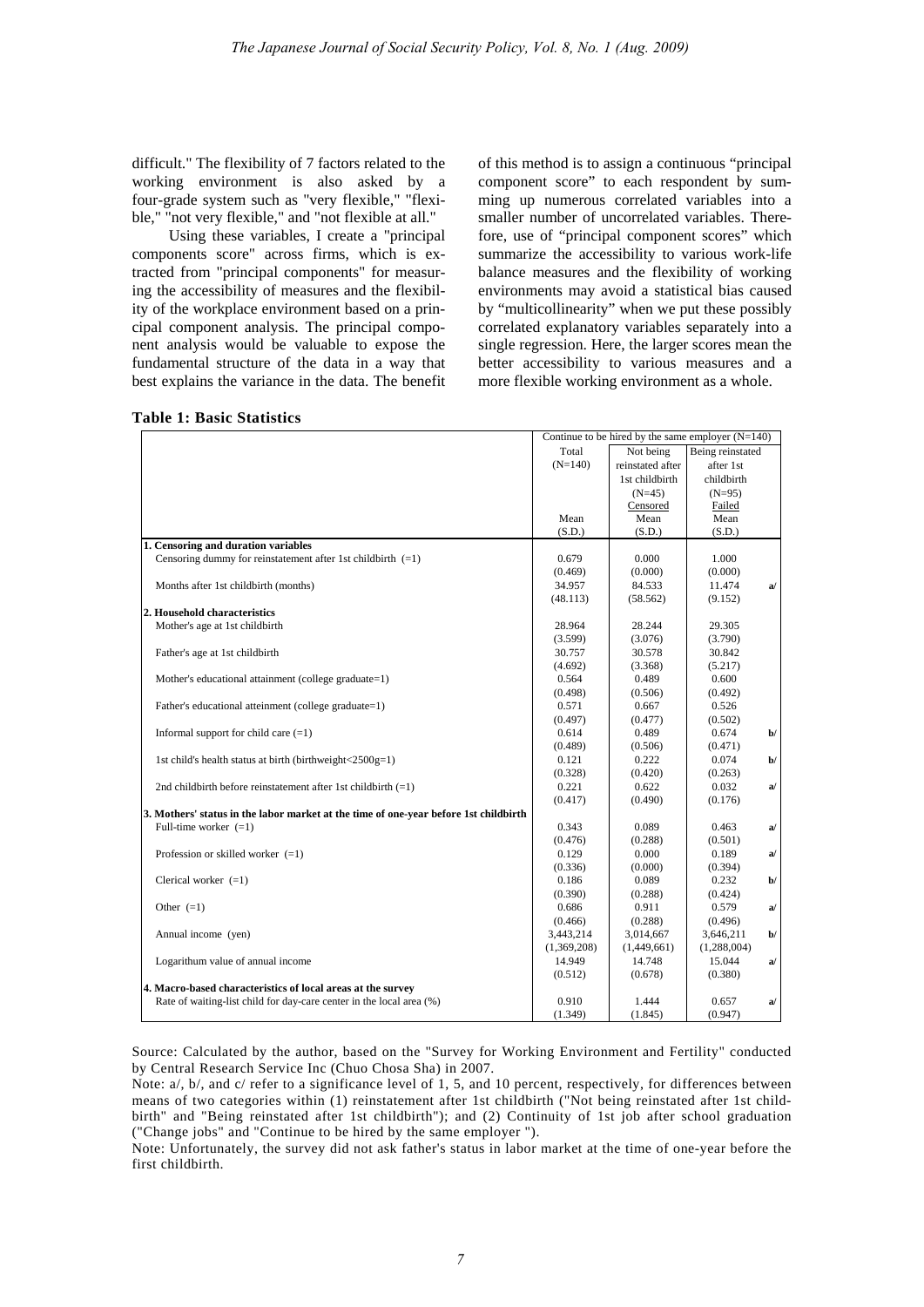|                                                                      | Continue to be hired |                      |                         |
|----------------------------------------------------------------------|----------------------|----------------------|-------------------------|
|                                                                      | by the same employer | Not being reinstated | Being reinstated after  |
|                                                                      | $(N=140)$            | after 1st childbirth | 1st childbirth $(N=95)$ |
| Variables                                                            |                      | $(N=45)$             |                         |
|                                                                      |                      | Censored             | Failed                  |
|                                                                      | Mean                 | Mean                 | Mean                    |
|                                                                      | (S.D.)               | (S.D.)               | (S.D.)                  |
| 1. Comprehensive measurements                                        |                      |                      |                         |
| Principal components score for accessibilty                          | 0.605                | 0.084                | 0.852<br>a/             |
|                                                                      | (1.043)              | (1.093)              | (0.926)                 |
| Principal components score for flexibility at mother's working place | 0.516                | 0.244                | 0.645<br>a/             |
|                                                                      | (0.859)              | (0.808)              | (0.857)                 |
| 2. Presence $(=1)$                                                   |                      |                      |                         |
| Annual paid leave by half a day                                      | 0.743                | 0.511                | 0.853<br>a/             |
|                                                                      | (0.439)              | (0.506)              | (0.356)                 |
| Shortening of working hours                                          | 0.736                | 0.489                | a/<br>0.853             |
|                                                                      | (0.443)              | (0.506)              | (0.356)                 |
| Limitation on late-night work                                        | 0.679                | 0.511                | a/<br>0.758             |
|                                                                      | (0.469)              | (0.506)              | (0.431)                 |
| Limitation on overtime work                                          | 0.379                | 0.111                | 0.505<br>a              |
|                                                                      | (0.487)              | (0.318)              | (0.503)                 |
| Child care leave system more generous than the legal definition      | 0.557                | 0.356                | 0.653<br>a/             |
|                                                                      | (0.499)              | (0.484)              | (0.479)                 |
| Nursing care leave system more generous than the legal definition    | 0.279<br>(0.450)     | 0.022<br>(0.149)     | a/<br>0.400<br>(0.492)  |
| Flexible time of starting and ending work                            |                      | 0.200                | a/                      |
|                                                                      | 0.429<br>(0.497)     | (0.405)              | 0.537<br>(0.501)        |
| Financial support for day-care center                                | 0.114                | 0.067                | 0.137                   |
|                                                                      | (0.319)              | (0.252)              | (0.346)                 |
| Telecommuting                                                        | 0.300                | 0.244                | 0.326                   |
|                                                                      | (0.460)              | (0.435)              | (0.471)                 |
| Area-specific working system                                         | 0.129                | 0.089                | 0.147                   |
|                                                                      | (0.336)              | (0.288)              | (0.356)                 |
| Reemployment                                                         | 0.193                | 0.067                | 0.253<br>a/             |
|                                                                      | (0.396)              | (0.252)              | (0.437)                 |
| Sick/injured child care leave                                        | 0.257                | 0.022                | 0.368<br>a/             |
|                                                                      | (0.439)              | (0.149)              | (0.485)                 |
| 3. Accessibility (very easy to use or easy to use=1)                 |                      |                      |                         |
| Annual paid leave by half a day                                      | 0.850                | 0.667                | 0.937<br>a/             |
|                                                                      | (0.358)              | (0.477)              | (0.245)                 |
| Shortening of working hours                                          | 0.321                | 0.200                | $\mathbf{b}$<br>0.379   |
|                                                                      | (0.469)              | (0.405)              | (0.488)                 |
| Limitation on late-night work                                        | 0.229                | 0.200                | 0.242                   |
|                                                                      | (0.421)              | (0.405)              | (0.431)                 |
| Limitation on overtime work                                          | 0.093                | 0.067                | 0.105                   |
|                                                                      | (0.291)              | (0.252)              | (0.309)                 |
| Child care leave system more generous than the legal definition      | 0.714                | 0.711                | 0.716                   |
|                                                                      | (0.453)              | (0.458)              | (0.453)                 |
| Nursing care leave system more generous than the legal definition    | 0.207                | 0.133                | 0.242                   |
|                                                                      | (0.407)              | (0.344)              | (0.431)                 |
| Flexible time of staring and ending work on weekdays                 | 0.236                | 0.133                | 0.284<br>b/             |
|                                                                      | (0.426)              | (0.344)              | (0.453)                 |
| Financial support for day-care center                                | 0.064                | 0.067                | 0.063                   |
|                                                                      | (0.246)              | (0.252)              | (0.245)                 |
| Telecommuting                                                        | 0.600                | 0.667                | 0.568                   |
|                                                                      | (0.492)              | (0.477)              | (0.498)                 |
| Area-specific working system                                         | 0.257                | 0.111                | 0.326<br>a/             |
|                                                                      | (0.439)              | (0.318)              | (0.471)                 |
| Reemployment                                                         | 0.257                | 0.111                | a<br>0.326              |
|                                                                      | (0.439)              | (0.318)              | (0.471)                 |
| Sick/injured child care leave                                        | 0.157                | 0.022                | a/<br>0.221             |
|                                                                      | (0.365)              | (0.149)              | (0.417)                 |
| 4. Flexibility (very flexible or flexible=1)                         |                      |                      |                         |
| Workloads                                                            | 0.500                | 0.511                | 0.495                   |
|                                                                      | (0.502)              | (0.506)              | (0.503)                 |
| <b>Tasks</b>                                                         | 0.371                | 0.400                | 0.358                   |
|                                                                      | (0.485)              | (0.495)              | (0.482)                 |
| Deadline or time of delivery                                         | 0.307                | 0.222                | 0.347                   |
| Schedule for meeting and conference                                  | (0.463)              | (0.420)              | (0.479)                 |
|                                                                      | 0.150<br>(0.358)     | 0.067<br>(0.252)     | c/<br>0.189<br>(0.394)  |
| Time of staring work on weekdays                                     | 0.314                | 0.178                | 0.379<br>$\mathbf{b}$   |
|                                                                      | (0.466)              | (0.387)              | (0.488)                 |
| Time of ending work on weekdays                                      | 0.507                | 0.400                | c/<br>0.558             |
|                                                                      | (0.502)              | (0.495)              | (0.499)                 |
| Annual paid leave                                                    | 0.829                | 0.756                | 0.863                   |
|                                                                      | (0.378)              | (0.435)              | (0.346)                 |

**Table 2: Work-life balance measures and workplace flexibility on mother's job** 

Source: Calculated by the author, based on the "Survey for Working Environment and Fertility" conducted by Central Research Service Inc (Chuo Chosa Sha) in 2007.<br>Note: The data are limited to those who have at least one ch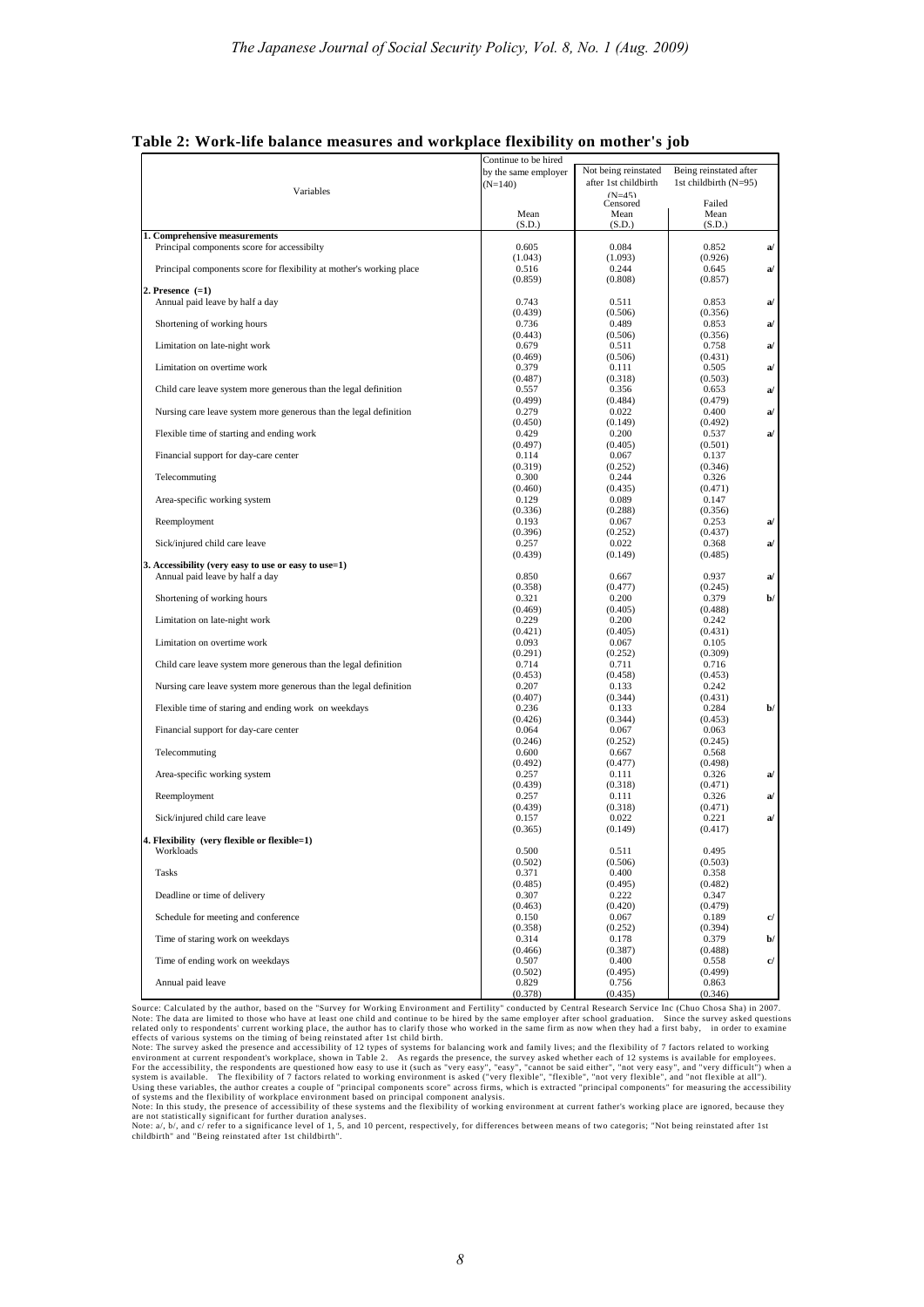Table 2 shows the basic statistics. For the comprehensive measurements, both principal components scores are significantly less in the right-censored group than the failure group for the accessibility (0.08 versus 0.85) and the flexibility (0.24 versus 0.65). Indeed, female workers who are reinstated in the labor market after the first childbirth are likely to benefit from the presence and accessibility of each system and the flexibility of the working environment. In sum, as far as the basic statistics show, various support from employers would have positive impact on female reinstatement after the first childbirth.

#### **5. Results**

#### **5.1 Kaplan-Meier survival and Nelson-Aalen cumulative hazard estimates**

While the basic statistics give us a clue to the effects of various characteristics on the probability of females to come back to work, the Kaplan-Meier survival and the Nelson-Aalen cumulative hazard estimates focus on the timing when female workers exit to the labor market after the first childbirth. Figure 2-Figure 4 show plots of the Kaplan-Meier survival and the Nelson-Aalen cumulative hazard estimates for 72 months after the first childbirth, by major respondents' characteristics of which means differ significantly between right-censored and failed samples in Table 1. In all figures, survival ratios tend to decrease and thus hazard estimates are inclined to increase largely at the time of two months (eight weeks) and one year after the first childbirth for certain types of female respondents. This shows that female respondents are most likely to be reinstated into the labor market just after eight-week maternityleaves or one-year child care leaves, which are the time periods provided by the law. After 12 months, both survival and hazard curves are inclined to stay steady, which implies that female workers who have not been reinstated into the labor market within one year after the first childbirth are less likely to come back to work eventually.

The first group of figures (Figure 2-1-a-Figure 2-2-b) regards the relation of survival ratios and cumulative hazard estimates with major household characteristics, such as the presence of informal support for child care and birthweight. In regards to household characteristics, the timing of coming back to work would be much earlier for females with informal support for child care (Figure 2-1-a and Figure 2-1-b); and whose

first baby's birthweight is 2500g or heavier (Figure 2-2-a and Figure 2-2-b), correspondingly compared to those without informal support, and who have a low-weight baby.

The second group of figures (Figure 3-1-a-Figure 3-3-b) shows the relation of survival ratios and cumulative hazard estimates with the mother's status in the labor market one-year before the first childbirth, such as employment status (full-time versus part-time workers), type of job (profession or skilled worker, clerical worker, and other), and quartile income level. As the basic statistics show, these figures imply that females who face high opportunity costs, such as full-time work (Figure 3-1-a and Figure 3-1-b), profession or skilled work (Figure 3-2-a and Figure 3-2-b), and high-income employees (Figure 3-3-a and Figure 3-3-b), are likely to exit to the labor market earlier than those with low opportunity costs. Remarkably, survival ratios are decreasing and so hazards estimates are increasing almost proportionally to quartile income levels.

Finally, the fifth group of figures (Figure 4-1-a-Figure 4-2-b) indicates how the accessibility of work-life balance measures provided by employers and the flexibility of the working environment on a mother's job affects survival ratios and hazard estimates. Figure 4-1-a and Figure 4-1-b show survival ratios and hazard estimates by principal component scores for the accessibility less than the median (-0.602), -0.602, and larger. Also, Figure 4-2-a and Figure 4-2-b show the principal component scores for flexibility less than the median (0.521), 0.521, and larger. Female employees who have better access to measures and who work in relatively flexible working environments are likely to exit to the labor market early after the first childbirth. The following sections adjust for all these characteristics at the same time within a single regression.

#### **5.2 Effects of the accessibility to work-life balance measures and workplace flexibility**

In this section, I introduce the accessibility to work-life balance measures and the flexibility of the working environment into the duration analyses. Table 3 shows the results based on semi- parametric and parametric regression analyses for 140 extracted samples. Due to the restricted number of samples, I apply a bootstrapping estimation to calculate standard errors in the following regressions with 50 replication times. The first column of Table 3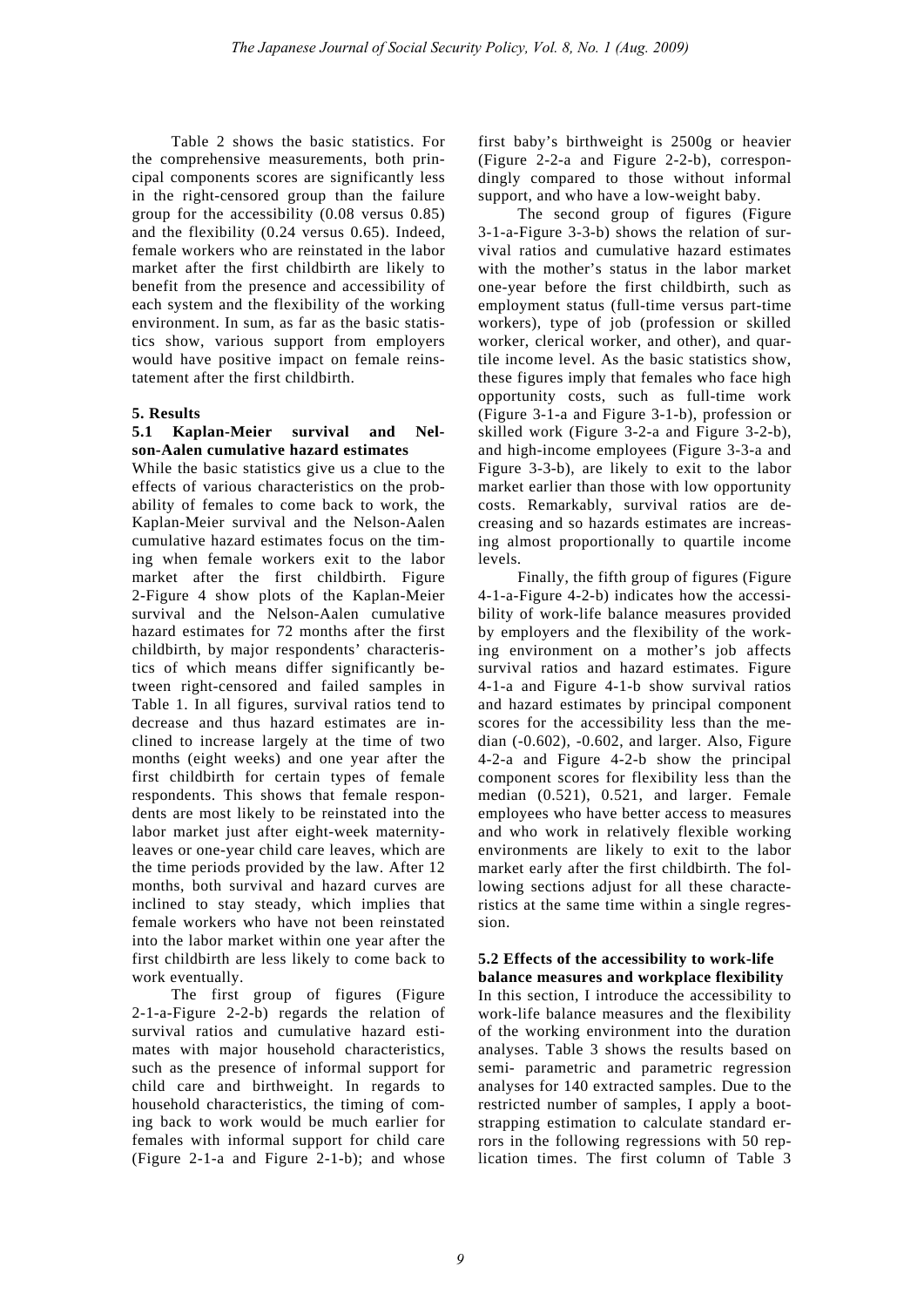indicates explanatory variables  $(X_i)$  to expose the timing of female workers to come back to work after the first childbirth. Observing hazard ratios as results of the semi-parametric Cox-proportional hazards estimates, parametric hazard estimates with weibull, exponential and weibull-gamma distributions are shown from the second through the fifth columns. A hazard estimate of more

than one is interpreted as a higher probability of female workers to come back to work and thus a shorter duration of being on child care leave after the first childbirth. On the other hand, a hazard estimate of less than one shows a less likelihood to exit to the labor market and longer duration of being on leave after the first childbirth.

**Figure 2: Kaplan-Meier survival estimates and Nelson-Aalen cumulative hazard estimates by household characteristics (N=140; Failure=95)**



Figure2-2-b: by 1st child's birthweight



In regards to household characteristics, the mother's age at the time of the first childbirth would increase the probability of a mother to come back to work and thus remain on leave in long time periods. On the other hand, a low-weight baby would decrease the probability of mothers to exit to the labor market and so he or she is likely to prolong the duration to be on child care leave. They are robust variables, regardless of type of regression. The parametric models show that a father's educational attainment and the presence of informal child care have reversed impacts on the reinstatement of mothers. Higher educated fathers are likely to remain mothers out of the labor market for long time periods, while the presence of informal child care is likely to

**Kaplan-Meier survival estimates** 



Figure2-2-a: by 1st child's birthweight



raise the probability of mothers to exit to the labor market within short time periods. Approaches other than weibull implies that a father's age at the time of the first childbirth and the second childbirth continuously to the first baby before reinstatement would decrease the probability of mothers to exit to the labor market and so these characteristics are likely to prolong the duration of mothers to be on child care leave. The educational attainments of mothers do not seem to have significant impacts on their own reinstatement into the labor market after the first childbirth. The father's educational attainment and age might also be interpreted as proxy variables for their income status. Also, the presence of informal care would decrease the costs of child care.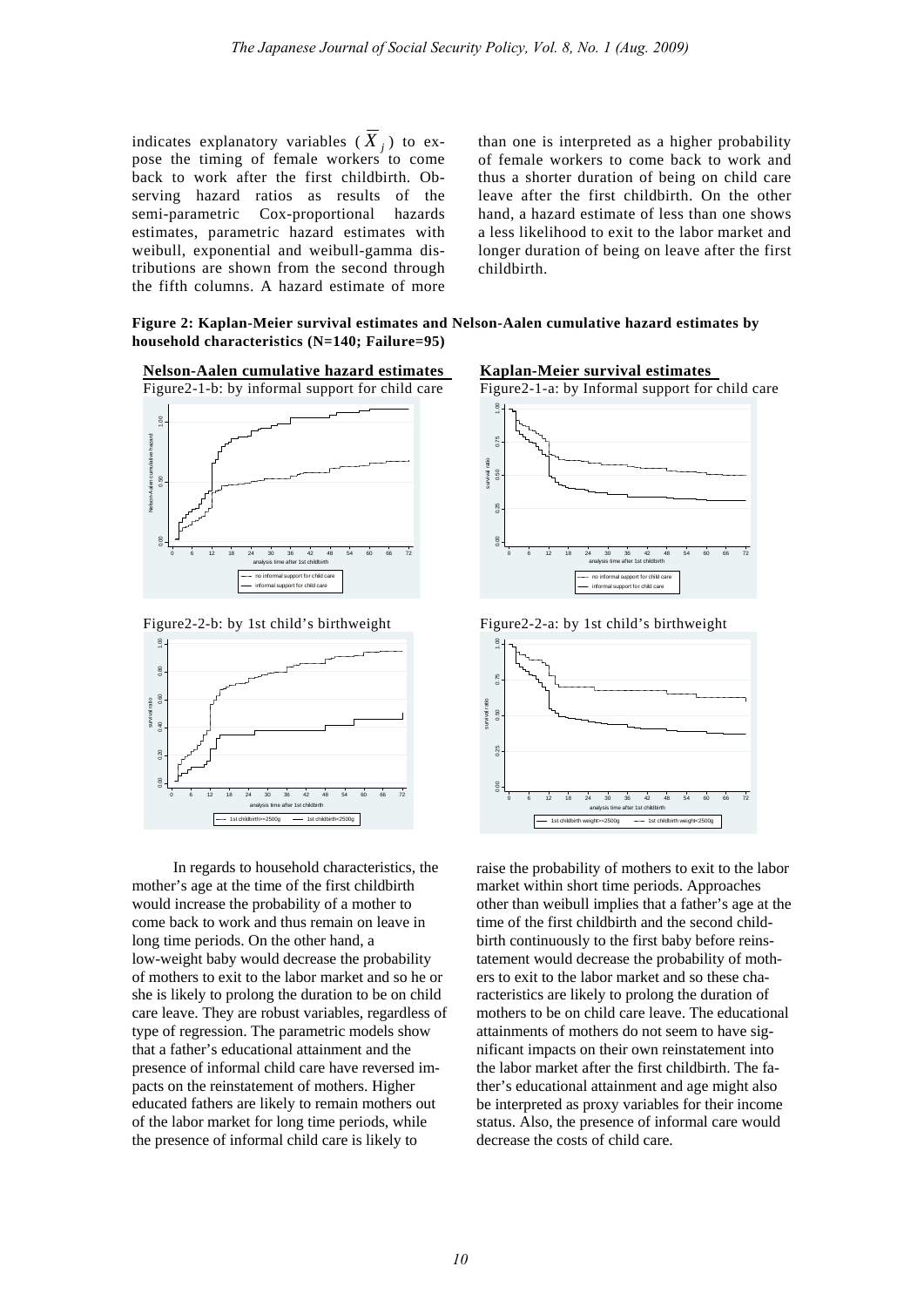**Figure 3: Kaplan-Meier survival estimates and Nelson-Aalen cumulative hazard estimates by mothers' status in the labor market at the time of one-year before the first childbirth (N=140; Failure=95)** 



Figure3-2-a: by type of job



Figure3-3-a: by quartile income level one year



Related to the status of mothers in the labor market one-year before the first childbirth, profession/skilled workers or clerical workers with higher income would motivate mothers to be reinstated into the labor market and thus shorten the time period of being on leave after the first childbirth in some parametric approaches. Especially in the weibull-gamma model, these variables have the strongest positive impacts on the probability of reinstatement. However, the results are inconsistent across the type of regression.

For the accessibility of work-life balance



Figure3-1-b: by employment status  $\underline{\mathbb{S}}$  . 0.00 0.50 1.00 1.50 Nelson-Aalen cumulative hazard  $1.00$  $_{0.50}$ 

0 6 12 18 24 30 36 42 48 54 60 66 72 analysis time after 1st childbirth full-time worker --------- part-time worker





Figure3-3-b: by quartile income level one year



measures and workplace flexibility, principal component scores for accessibility has a significant positive impact on female reinstatement in parametric approaches, while the effects of principal components score for flexibility are consistently negative but statistically insignificant. Therefore, a female employee who accesses work-life balance measures easily is likely to come back to work within short periods of time after the first childbirth, after adjusting for the effects of opportunity costs.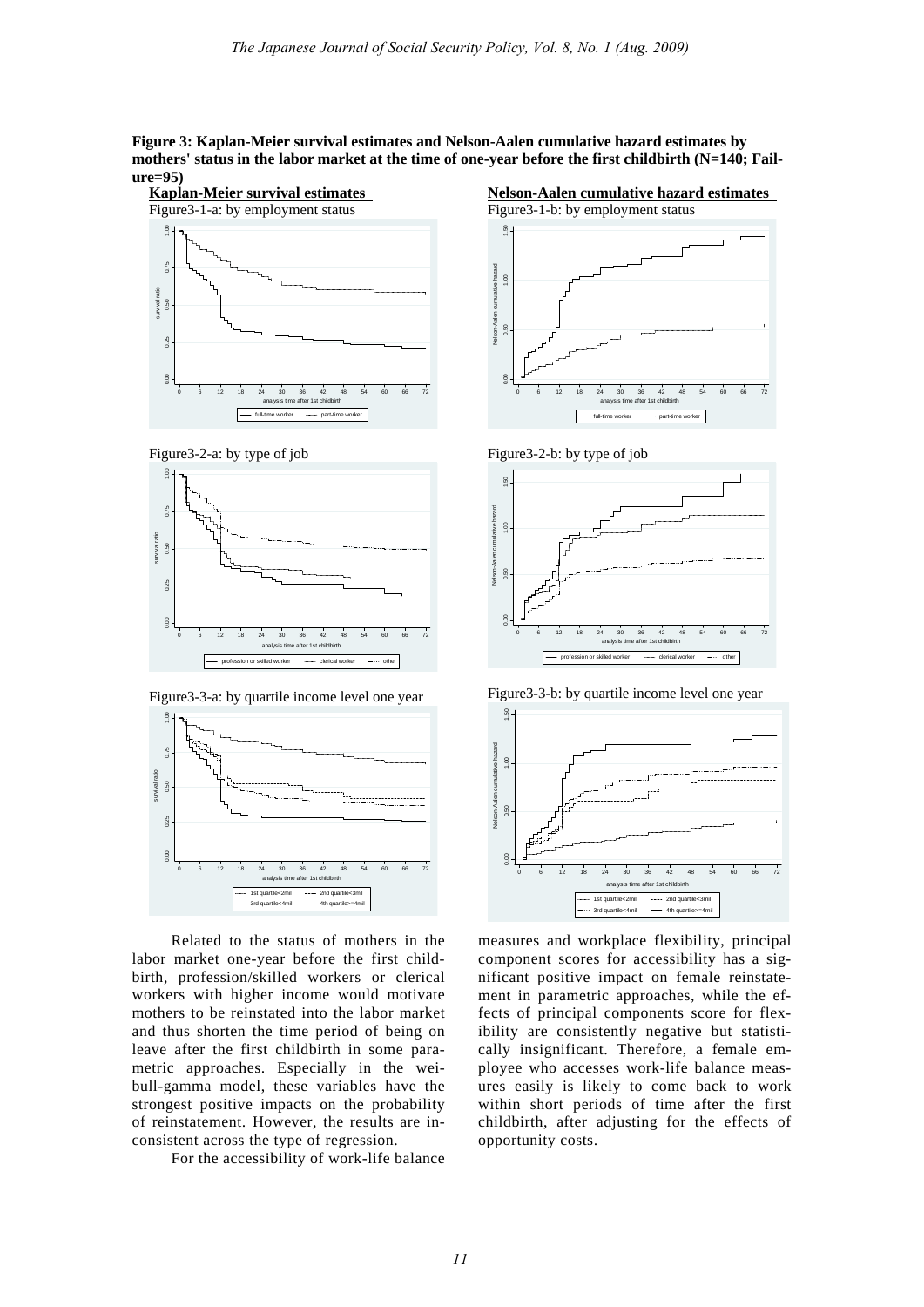**Figure 4: Kaplan-Meier survival estimates and Nelson-Aalen cumulative hazard estimates by the accessibility of work-and-balance systems and the flexibility of working environment (N=140; Failure=95)** 



Figure4-2-a: by the flexibility



The results are also controlled by 17 year dummy variables from 1991 through 2007, implying the timing of the first childbirth, which I did not show in the Table. Overall, regardless of the type of regression, those who had their first babies after the Family Care Leave Act was enacted in 1991 are significantly less likely to exit to the labor market and so prolong the duration to be on child care leave. This era after 1991 has overlapped with the so-called "lost decade" after the burst of the economic bubble in Japan. The economic recession might have both negative and positive effects on the timing of females to be reinstated into the labor market after a certain time period of child care leave and the direction of effects depend on the stability of the female's career. In a economic recession, a female worker who quit a job before childbirth would remain unemployed for long time periods since she simply could not find a job or she was less likely to find a job with favorable working conditions. On the other hand, a stable female worker who has been hired by the

**Nelson-Aalen cumulative hazard estimates** 





Figure4-2-b: by the flexibility



same employer before and after the childbirth is likely to come back to work immediately after the childbirth because the long duration of being on child care leave would be a risk to their job in the tight labor market. However, focusing on stable female workers in this study, I obtained completely opposite results to what I expected. Because the Japanese government has been revising family-related systems and adopting work-life balance measures from the 1990s through to the early 2000s (e.g., the extension and amendment of the Family Care Leave Act in 1995 and 2005, reduction of firms' responsibility of employees' pension insurance fee and health insurance in 2000 and 2001, respectively), the negative impacts of year dummies after 1991 could imply that the improvement of the accessibility to child care and sick/injured child care leave have a much stronger impact on a stable female worker's reinstatement than the pressure by the tight labor market. In that sense, the hazard estimates of year dummy variables after 1991 could be even underestimated.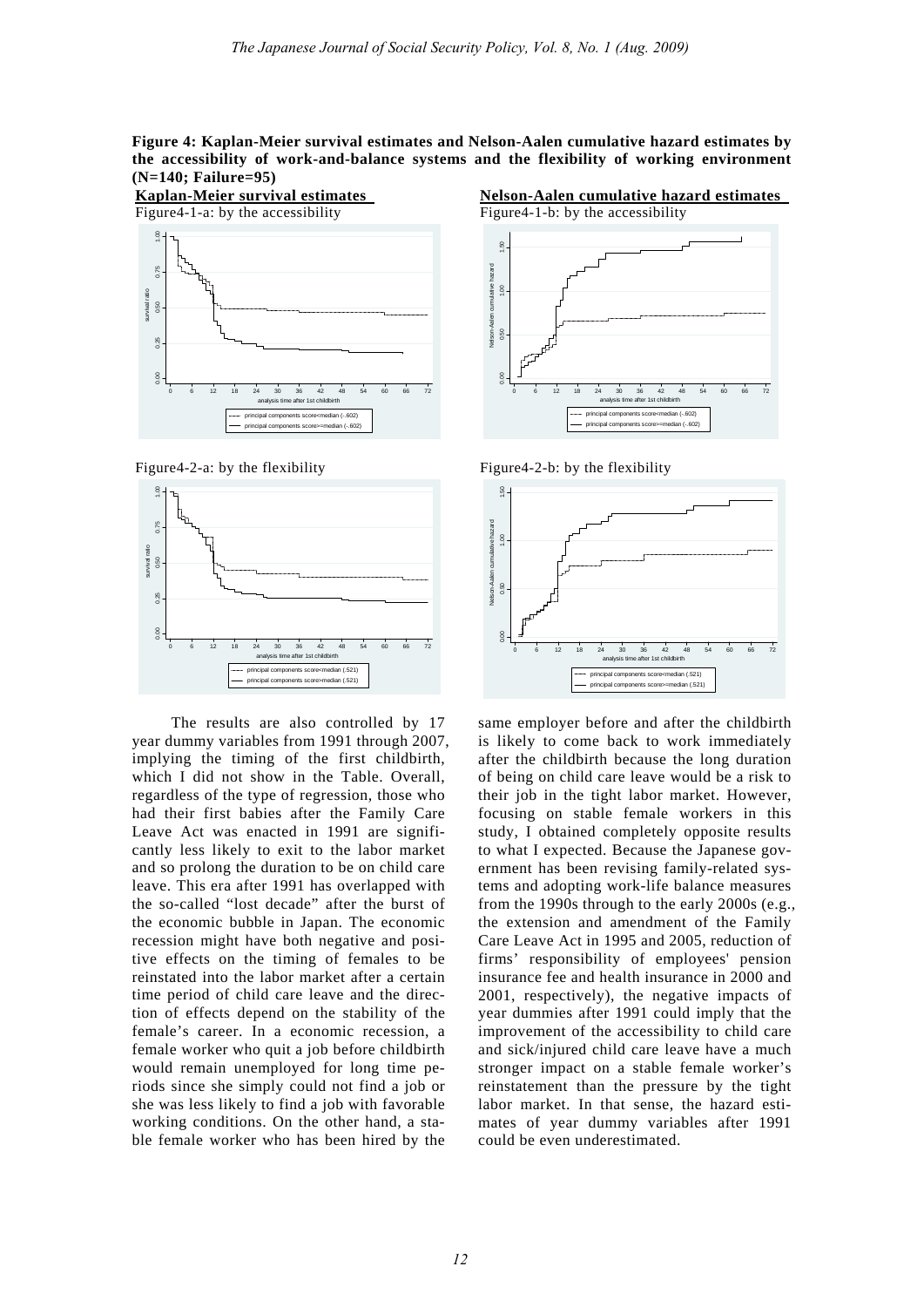**Table 3: Effects of various determinants including work-life balance measures and workplace flexibility on timing of mothers to be reinstated into the labor market after the 1st childbirth (Number of subjects=140; Number of failures=95)** 

|                                                                                      | Cox-proportional     | Parametric hazard estimates with           |                      |                                |  |  |  |
|--------------------------------------------------------------------------------------|----------------------|--------------------------------------------|----------------------|--------------------------------|--|--|--|
|                                                                                      |                      | weibull distribution                       | exponential          | weibull-gamma                  |  |  |  |
| Independent variable                                                                 |                      |                                            | distribution         | distribution                   |  |  |  |
|                                                                                      |                      |                                            |                      |                                |  |  |  |
|                                                                                      |                      | Observed Hazard Ratio<br>(Boot strap S.E). |                      |                                |  |  |  |
| 1. Household characteristics                                                         |                      |                                            |                      |                                |  |  |  |
| Mother's age at 1st childbirth                                                       | 1.072                | 1.107                                      | c/<br>1.087          | 1.112<br>c/                    |  |  |  |
|                                                                                      | (0.060)              | (0.081)                                    | (0.050)              | (0.063)                        |  |  |  |
| Father's age at 1st childbirth                                                       | 0.910                | 0.900<br>d<br>$\mathbf{b}$                 | 0.917<br>b/          | 0.881<br>a/                    |  |  |  |
|                                                                                      | (0.047)              | (0.047)                                    | (0.033)              | (0.039)                        |  |  |  |
| Mother's educational attainment (college graduate=1)                                 | 1.687                | c/<br>1.963                                | 1.673                | 1.806                          |  |  |  |
| Father's educational atteinment (college graduate=1)                                 | (0.622)<br>0.486     | (0.791)<br>$b$<br>0.487                    | (0.587)<br>0.559     | (0.675)<br>0.457               |  |  |  |
|                                                                                      | (0.162)              | (0.223)                                    | C<br>(0.167)         | $\mathbf{b}$<br>(0.171)        |  |  |  |
| Informal support for child care $(=1)$                                               | 1.314                | 1.639                                      | 1.471<br>c/          | 1.456                          |  |  |  |
|                                                                                      | (0.410)              | (0.568)                                    | (0.341)              | (0.478)                        |  |  |  |
| 1st child's health status at birth (birthweight<2500g=1)                             | 0.333                | 0.203                                      | 0.289                | 0.274<br>$b$                   |  |  |  |
|                                                                                      | (2.298)              | (0.251)                                    | (0.235)              | (0.159)                        |  |  |  |
| 2nd childbirth before reinstatement after 1st childbirth $(=1)$                      | 0.044                | 0.017                                      | 0.028                | 0.006<br>$\mathbf{a}^{\prime}$ |  |  |  |
|                                                                                      | (0.595)              | (0.076)                                    | (0.083)              | (0.006)                        |  |  |  |
| 2. Mothers' status in the labor market at the time of one-year before 1st childbirth |                      |                                            |                      |                                |  |  |  |
| Full-time worker $(=1)$                                                              | 0.665                | 0.707                                      | 0.743                | 0.599                          |  |  |  |
|                                                                                      | (0.303)              | (0.397)                                    | (0.284)              | (0.345)                        |  |  |  |
| Profession or skilled worker $(=1)$                                                  | 3.707                | $b$<br>4.054<br>$b$                        | 3.235<br>b/          | 4.665<br>$b$                   |  |  |  |
|                                                                                      | (1.986)              | (2.552)                                    | (1.615)              | (2.942)                        |  |  |  |
| Clerical worker $(=1)$                                                               | 2.811                | $\mathbf{c}$<br>3.050<br>c/                | 2.504<br>b/          | 3.647<br>$\mathbf{b}$          |  |  |  |
|                                                                                      | (1.574)              | (1.824)                                    | (1.164)              | (2.321)                        |  |  |  |
| Logarithum value of annual income                                                    | 2.539                | 3.023<br>a<br>$\mathbf{b}$                 | 2.509<br>a           | 3.607<br>a/                    |  |  |  |
| 3. Stability of carrier                                                              | (0.757)              | (1.354)                                    | (0.859)              | (1.453)                        |  |  |  |
| Father: Continue to be hired by the same employer after graduation $(=1)$            | 0.858                | 1.040                                      | 1.039                | 1.053                          |  |  |  |
|                                                                                      | (0.277)              | (0.375)                                    | (0.283)              | (0.399)                        |  |  |  |
| 4. Timing of childbirth and macro-based characteristics of local areas               |                      |                                            |                      |                                |  |  |  |
| Timing of 1st childbirth after the Family Care Leave Act activated in 1991           | 0.281                | $b$<br>0.487                               | 0.536                | 0.246<br>$b$                   |  |  |  |
|                                                                                      | (0.173)              | (0.356)                                    | (0.308)              | (0.158)                        |  |  |  |
| Rate of waiting-list child for day-care center in the local area (%)                 | 0.885                | 0.882                                      | 0.871                | 0.800                          |  |  |  |
|                                                                                      | (0.118)              | (0.117)                                    | (0.080)              | (0.116)                        |  |  |  |
| Urban dummy (population of municipal area>=0.3million=1)                             | 0.901                | 0.932                                      | 0.928                | 0.835                          |  |  |  |
|                                                                                      | (0.322)              | (0.350)                                    | (0.209)              | (0.288)                        |  |  |  |
| 5. The accessibility and the flexibility                                             |                      |                                            |                      |                                |  |  |  |
| Principal components score for accessibilty                                          | 1.267                | 1.411                                      | 1.344<br>b/          | 1.382<br>$b$                   |  |  |  |
| Principal components score for flexibility at mother's working place                 | (0.220)<br>0.794     | (0.312)<br>0.802                           | (0.167)<br>0.865     | (0.225)<br>0.978               |  |  |  |
|                                                                                      | (0.175)              | (0.164)                                    | (0.157)              | (0.219)                        |  |  |  |
|                                                                                      |                      |                                            |                      |                                |  |  |  |
| $\ln \sigma$                                                                         |                      | 0.237<br>$b$                               |                      | 0.503<br>a/                    |  |  |  |
|                                                                                      | $(-)$                | (0.114)                                    | $(-)$                | (0.157)                        |  |  |  |
| $\sigma$ (=1/ $\alpha$ )                                                             | $\sim$               | 1.268                                      |                      | 1.654                          |  |  |  |
|                                                                                      | $(-)$                | (0.144)                                    | $(-)$                | (0.259)                        |  |  |  |
| $1/\sigma (= \alpha)$                                                                | ٠                    | 0.789                                      |                      | 0.605                          |  |  |  |
|                                                                                      | $(-)$                | (0.090)                                    | $(-)$                | (0.095)                        |  |  |  |
| $\theta$                                                                             |                      |                                            |                      | 0.624                          |  |  |  |
|                                                                                      |                      |                                            |                      | (0.372)                        |  |  |  |
|                                                                                      |                      |                                            |                      |                                |  |  |  |
| Wald chi-square<br>Log likelihood                                                    | 66.060<br>$-359.142$ | 47.240<br>$-150.498$                       | 55.490<br>$-154.191$ | 132.480<br>$-149.823$          |  |  |  |
|                                                                                      |                      |                                            |                      |                                |  |  |  |
|                                                                                      |                      |                                            |                      |                                |  |  |  |

Source: Calculated by the author, based on the "Survey for Working Environment and Fertility" conducted by Central Research Service Inc (Chuo Chosa Sha) in 2007.

Note: The data are limited to those who have at least one child and continue to be hired by the same employer after school graduation. Since the survey asked questions related only to respondents' current working place, I have to clarify those who worked in the same firm as now when they had a first baby, in order to examine effects of various systems on the timing of being reinstated into labor market after the first childbirth.

Note: In this study, the presence of accessibility of these systems and the flexibility of working environment at current father's working place are ignored, because they are not statistically significant for further duration analyses.

Note: a/, b/, and c/ refer to a significance level of 1, 5, and 10 percent, respectively. Note: Likelihood-ratio test of theta=0: chibar2(01) = 1.35 Prob>=chibar2 = 0.123

Finally, in regards to the effect of heterogeneity in the model, the weibull -gamma estimation shows that the p-value for the likelihood-ratio test becomes 0.255. Therefore, we cannot reject the zero hypothesis of  $H_0: \theta = 0$  so that the assumption of the homogeneous baseline hazard across individuals may be justified. After correcting standard errors, effects of opportunity costs remain strongly positive on the probability of reinstatement for female stable workers who have been hired by the same employers after school graduation. Further, the effects of accessibility to work-life balance measures become positive.

#### **6. Conclusions and discussions**

Using the micro-based data on married union members and their spouses, this study evaluates the effects of work-life balance measures and workplace flexibility on a female worker's choice and timing of being reinstated into the labor market after the first childbirth. In this section, I would like to review major results in this study with the discussion about the limitations and some policy implications.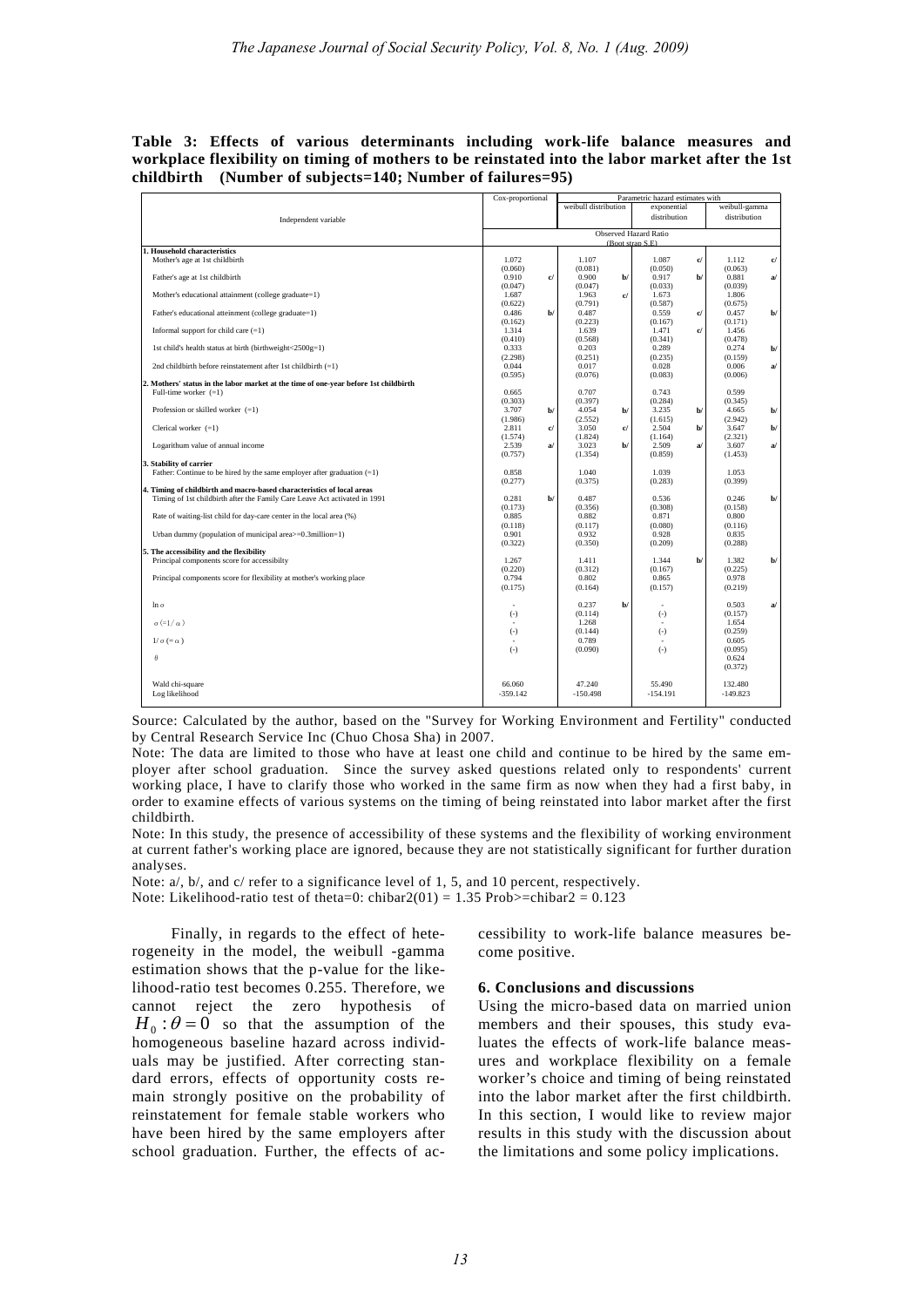The plots of Kaplan-Meier survival and the Nelson-Aalen cumulative hazard estimates show a basic characteristic in the female labor market after the first childbirth, such that those who have not come back to work within one year have been facing a high risk of never being reinstated into the labor market, regardless of various factors.

In the weibull-gamma model setting for correcting standard errors, the results show that opportunity costs such as profession/skilled or clerical work with high annual income would motivate a female worker to be reinstated into the labor market within short time periods after the first childbirth. If the significant effects of opportunity costs are reliable results, the growth in the rates of female workers with low opportunity costs (such as non-regular status with low life-time income) in younger age groups will have a reversed negative impact on the bottom of the M-shaped distribution of the female workforce in the next decades.

However, as I previously mentioned, due to the limitations of the data, this study includes married couples of which at least one person belongs to the labor union and thus, are probably working in a better environment than non-labor union couples. Further, for investigating policy effects, out of these labor-union couples, I extract couples with female spouses having a stable career and who may enjoy even better working conditions than unstable employees. This implies that including only female employees who could take advantage of better working conditions will lead to a "selection bias problem" to overestimate the effects of opportunity costs. Aside from the size of effects, however, the lower opportunity costs for younger female workers still could be a serious issue in order to be complemented with the lack of workforce caused by a drastic change in the population structure by an increase in female labor supply.

For a stable female employee who has continued to be hired by the same employer after school graduation, adjusting for the opportunity costs, and the accessibility of work-life balance measures as a whole remains a significant positive impact on the probability to come back to work and thus would shorten the length of being on leave after the first childbirth in parametric model settings. However, including only stable female employees working in better environments would probably underestimate the effects of the measures because I choose only female workers who have strong wills to continue to work even after the first childbirth, regardless of the accessibility of various measures. Also, I have to note another crucial limitation of this study, such that work-life balance measures can be identified at the survey period rather than at the timing of first childbirth. Due to the public pressure on firms to extend family-care and work-life balance measures in the last decade, the systems were most likely to be changed between the early 1990s and the time of survey. So, I just can interpret the work-life balance measures in the year of 2007 as a proxy of the tolerance and liberal attitudes of firms to family care.

Since the direct child care costs are not identified for the first child in individual households, I rather control for the presence of informal child care and rate of waiting-lists to the quota of children for day care centers in a female worker's residential municipal area. In the results, the presence of informal care would decrease the costs of child care and increase the probability of mothers to exit to the labor market within short periods. While an increase in the rate of waiting-list children for day care centers in a local area robustly has a significant negative effect on female reinstatement for entire labor-union couples, the direction and size of the effects are almost the same for female stable employees, and becomes statistically insignificant. Suppose that female employees with stable careers can take advantage of child care measures. They may stay at home with infant babies who are less than 3 years old, of which demand and supply for child care provided by day care centers are most likely to be mismatched. Therefore, a choice of reinstatement by a stable female worker would not be affected by the rate of waiting-list children in local areas. In that sense, this result may also be affected by the "selection bias," which underestimates the effect of public child care resources provided by day care centers. Besides, I use the waiting-list children for day care centers in 2007 because I cannot specify the data at the timing of the first childbirth which I should have used. Thus, the results should also be very carefully interpreted.

Since the data used in this study suffer from serious selection bias, the results should never be generalized and the policy implications are quite restricted. Further research should be to re-examine the hypothesis using the nation-wide random sampling data source. Under such conditions, the results show that: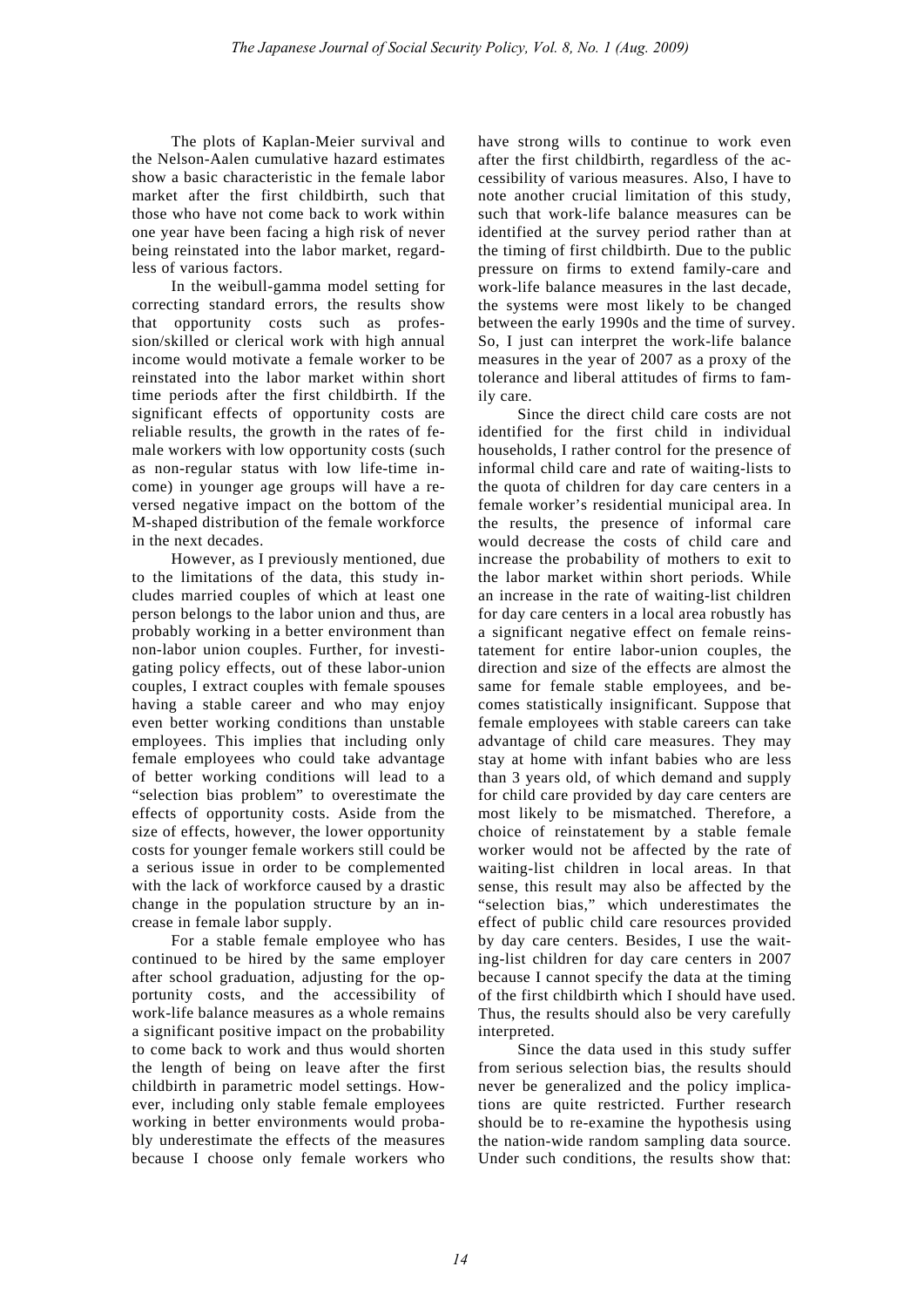(1) female workers, who have not come back to work within one year after the first childbirth, would face a high risk of never being reinstated into the labor market; (2) a decrease in child care costs due to the presence of informal care and an increase in opportunity costs such as profession/skilled or clerical work with high annual income would motivate a female worker to be reinstated into the labor market within short time periods after the first childbirth; and (3) adjusting for the opportunity costs, the accessibility of work-life balance measures still remains a significant positive impact on the probability of a stable female employee to come back to work, thus shortening the length of being on leave.

## **Notes**

(Note 1) "The Special Survey of the Labour Force Survey" and "Labour Force Survey" show that the percentages of female regular and non-regular employees in age groups of 15-24 and 25-34 are approximately 62% versus 37%, and 70% versus 29% in 1998, which has become about 50% versus 50%, and 59% versus 41% respectively, in 2008 (Statistics Bureau, 2008).

(Note 2) In this study, I use "Survey for Working Environment and Fertility" which is described in the latter section. For example, as work-life balance policies, the survey asked the presence and accessibility of 12 types of policies such as annual paid leave by half a day, shortening of working hours, limitation on late-night work, limitation on overtime work, child care leave systems and nursing care leave systems more generous than the legal definition, flexible times of starting and ending work, day care center financial support, telecommuting, area-specific working systems, reemployment, and sick/injured child care leave.

(Note 3) The law is officially called "Act on the Welfare of Workers Who Take Care of Children or Other Family Members Including Child Care and Family Care Leave.".Article 1 shows that the purposes of this Act are to promote the welfare of workers, etc. who take care of children or other family members and to contribute to the development of the economy and society.These purposes will be accomplished by helping balance such persons' work life and family life by means of continuing employment and promoting re-employment of said workers, etc. through such steps as establishing a system for Child Care Leave, Family Care Leave, and Sick/Injured Child Care Leave, prescribing measures to be taken by employers concerning working hours, etc. with the view to facilitating the care of children and other family members, and taking measures to support said workers, etc ("Japanese Law Transition" webpage:

http://www.japaneselawtranslation.go.jp/law/d etail/?ft=2&re=01&dn=1&yo=&kn[]=%E3%8  $1\%84&x=10&y=16&ky=6&page=3$ .

(Note 4) JSD was established on July 2001, which consists of 194,000 workers (Women-59%, Men-41%, and Part-time workers-35%) in 137 enterprise-wide unions in distributive, service, and allied industries, as of April 2007 (JSD webpage, http://www.jsd-union.org/). UIZ was founded in September 2002 and the number of members is approximately one million (Women-53%, Men-47%, and Part-time workers-44%) in about 2,500 affiliated unions as of September 2008 (UZI webpage, http://www.uizensen.or.jp/).

(Note 5) It includes "de facto marriage" which is a married, but not registered couple.

(Note 6) The survey was also conducted on 1,514 unmarried union members (a response rate of 53.9% out of 2,810).However, this study excludes them because there are too few single-parent households and the information on either parent who does not currently live with children is missing, such as age, educational attainment, and status in the labor market, which is necessary for regression analyses in this study. Further, the survey was carried out on 52 current employers (a response rate of 65% out of 80) of the union members, asking questions regarding working environments in detail, e.g., the number of employees by sex, age and full-time or part-time status, the presence and accessibility of various systems for balancing work and family lives, wage structure by sex and educational attainment, and personnel affairs and welfare systems. The regression results adjusting for these characteristics of each firm are not shown in this paper, because none of these are statistically significant. Yet, the results can be requested to the author.

(Note 7) The survey asked only female respondents employment status, type of job, and income one-year before the first childbirth.

(Note 8) Unfortunately, the survey did not ask fathers' statuses in labor market one-year before the first childbirth.

(Note 9) Accurately, the rate of waiting-list children for day care centers should be treated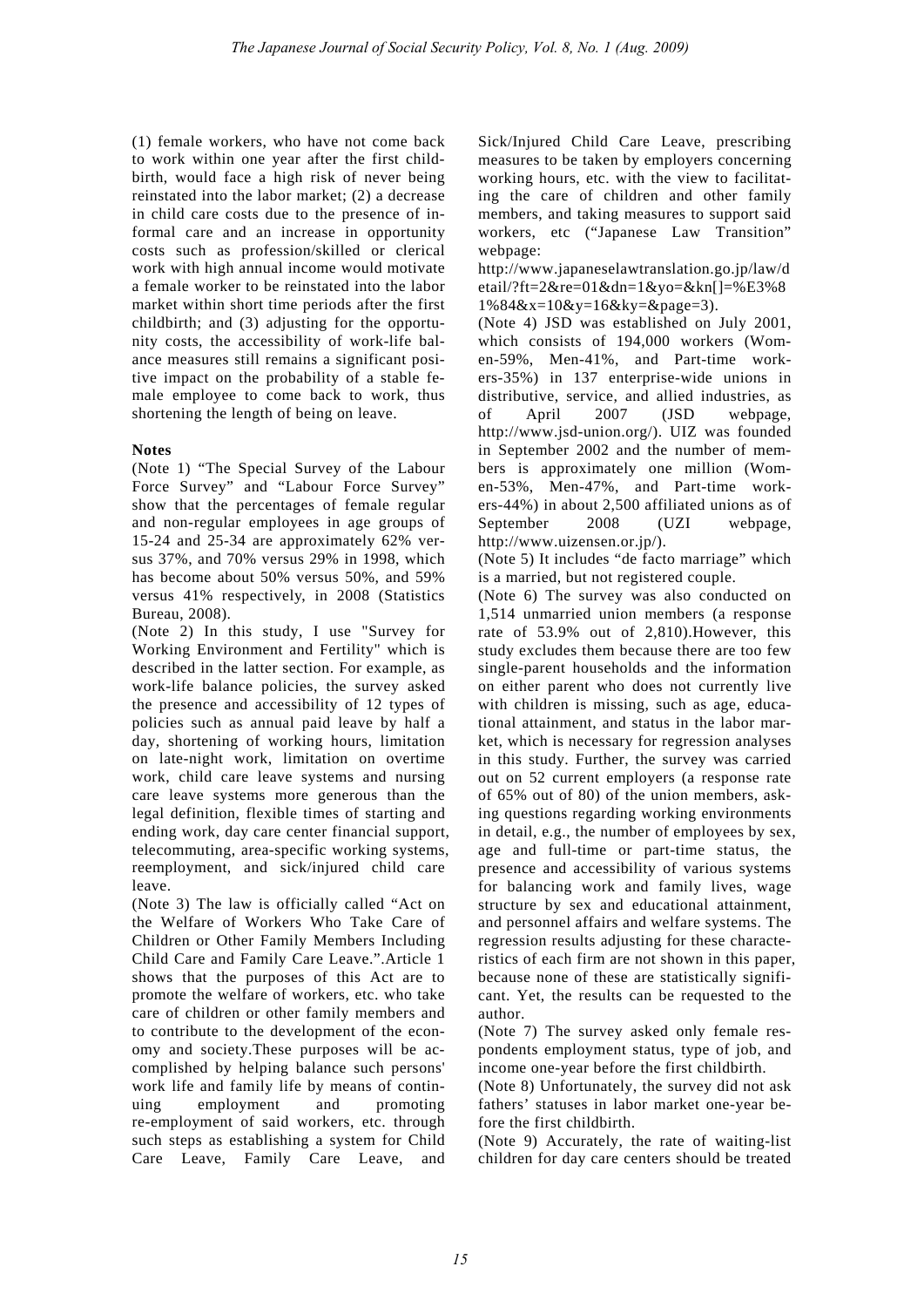as an endogeneous variable in functions of the female labor supply due to the interactive causality. However, in this study, this variable is considered to be exogenous under a strong assumption such that people do not migrate before and after the first childbirth.

#### **References**

- Aalen OO (1978) "Nonparametric Inference for a Family of Counting Processes." *Annals of Statistics* 6: pp.701-726.
- Chiang CL (1968) "Introduction to Stochastic Processes in Biostatistics." John Wiley and Sons Inc., New York.
- Greene VL and Ondrich JI (1990) "Risk Factors for Nursing Home Admissions and Exits: A Discrete-Time Hazard Function Approach." *Journal of Gerontology*, 45(6): pp.S250-S258.
- Heckman J and Singer B (1984) "A Method of Minimizing the Impact of Distribution Assumptions in Econometric Models for Duration Data." *Econometrica*, 52(2): pp.271-320.
- Heckman J and Singer B (1986) "Econometric Analysis of Longitudinal Data." In the *Handbook of Econometric* Vol 3, North Holland, Amsterdam.
- Higuchi Y (1994) "Ikuji Kyugyo Seido no Jissho Bunseki [An Empirical Analysis of Child Care System] (in Japanese)." In "*Gendai Kazoku to Shakai Hosho* [*Modern Family and Social Security*] (in Japanese)." National Institute of Population and Social Security Research (ed.) Chapter 9: pp.181-204, Tokyo University Press.
- Higuchi Y (1996) "Shugyo Ido Bunseki-Dogakuteki Yoin tono Kanren- [Dynamic Determinants of the Mobility of Labor Force] (in Japanese)." In "*Shohi Seikatu ni kansuru Panel Chosa (Dai 3 Nendo)* [*Japanese Panel Survey of Consumers (the 3rd Wave)*] (in Japanese)." The Institute for Research on Household Economics (ed.) Part II, Chapter 1: pp.129-155.
- Higuchi Y and Abe M (1992) "Rodo Jikan Seido to Jugyoin no Kigyo Teichakuritsu [Working Hours Constraints and Job Duration] (in Japanese)." *Keizai Kenkyu* [*Economic Review*] (in Japanese), 43(3): pp.203-213.
- Higuchi Y and Abe M (1999) "Keizai Hendo to Josei no Kekkon, Shussan, Shugyo no Timing: Kotei Yoin to Hendo Yoin no Bunseki [An Analysis of Fixed and Variable Effects of Economic Fluctuation on

Timing of Marriage, Childbirth, and Labor Supply of Female Workers] (in Japanese)." In "*Panel Data kara mita Gendai Josei-Kekkon, Shussan, Shugyo, Shohi, Chochiku* [*Empirical Studies for Female Workers in the Modern Society Based on Panel Data: Marriage, Childbirth, Labor Supply, Consumption, and Savings*] (in Japanese)." Higuchi Y and Iwata M (eds.) Chapter 1: pp25-65, Toyo Keizai Shiposha

- Institute for Health Economics and Policy (1996) "Fukushi Jujitsu no Keizai Koka ni kansuru Kenkyu Houkokusho [Research on Economic Effects of Sufficient Social Welfare] (in Japanese)."
- Holt JD (1978) "Competing Risk Analysis with Special Reference to Matched Pair Experiments." *Biometrica*, 65: pp.159-165.
- Japan Federation of Service and Distributive Workers Unions webpage (as of September 2008) http://www.uizensen.or.jp/.
- Japanese Federation of Textile, Chemical, Food, Commercial, Service and General Workers' Unions webpage (as of April 2007) http://www.jsd-union.org/.
- Kalbfleisch JD and Prentice RL (2002) "The Statistical Analysis of Failure Time Data." 2<sup>nd</sup> ed. Wiley, New York.
- Kaplan EL and Meier P (1958) "Nonparametric estimation from incomplete observations." *Journal of the American Statistical Association* 53: pp.457–481.
- Kawaguchi A (2008) "Danjo ga Hataraki Yasui Shokuba toha: Kintouka Shisaku to Work-Life Balance Shisaku ga Chingin to Shuro Keizoku Iyoku ni Oyobosu Eikyo [Toward Better Working Environments for Both Men and Women-Effects of Work-Life Balance Measures on Wage and Stable Carrier] (in Japanese)." In "*Gender Keizai Kakusa* [*Economic Inequality between Gender*] (in Japanese)." Chapter 8: pp.191-224, Keiso Shobo.
- Kiefer N (1988) "Economic Duration Data and Hazard Functions." *Journal of Economic Literature*, 26: pp.646-679.
- Komamura K (1996) "Hoiku Juyo no Keizai Buseki [An Econometric Analysis of Child Care Demand] (in Japanese)." *Kikan Sshakai Hosho Kenkyu* [*The quarterly of social security research*] (in Japanese), 32(2): pp.210-223.
- Lancaster T (1979) "Econometric Methods for the Duration of Unemployment." *Econometrica,* 47: pp.939-956.
- Lancaster T (1990) "The Econometric Analysis of Transition Data." Cambridge Uni-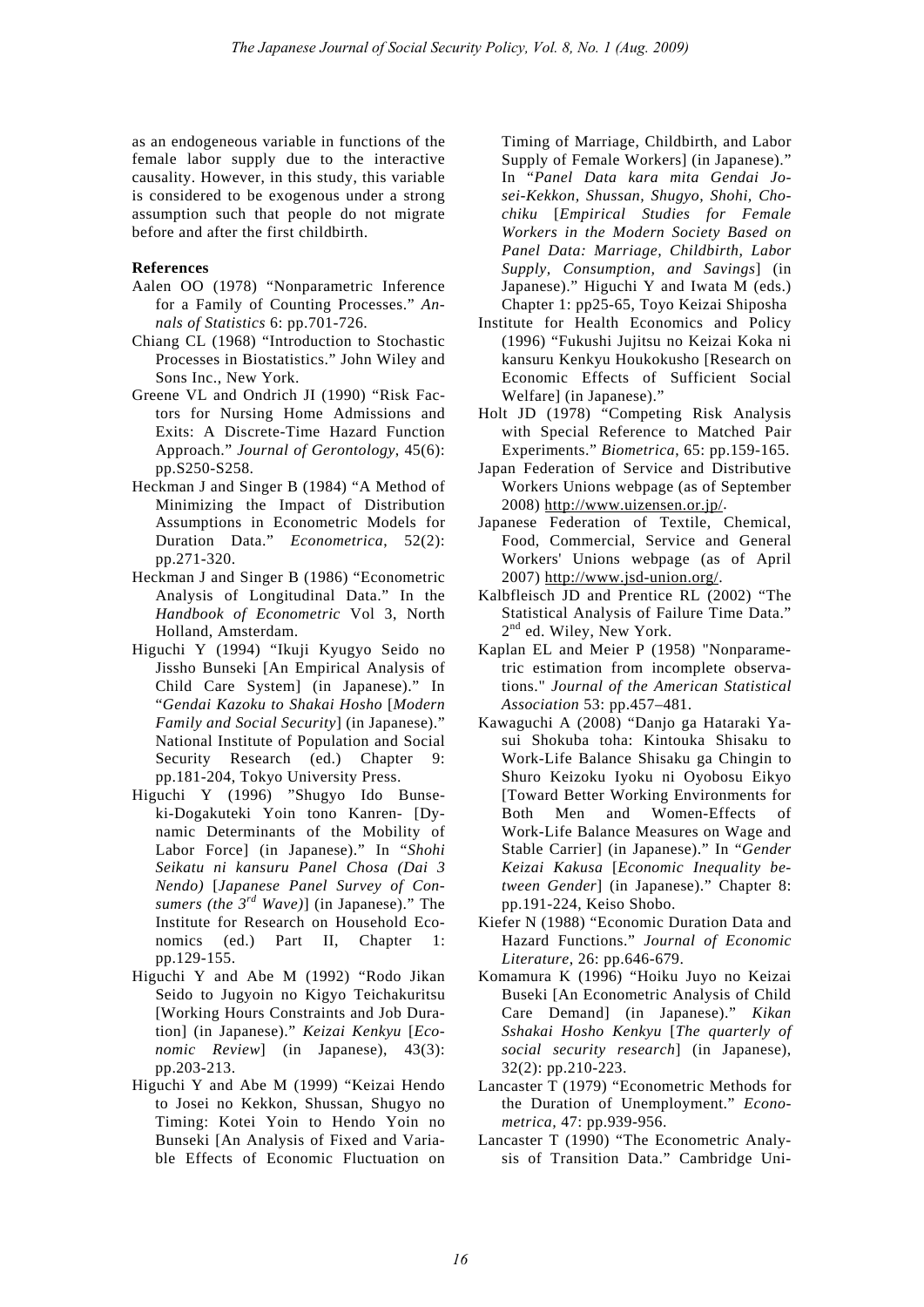versity Press.

- Litwak RS, Silvay J, Gadboys HL, Lukban SB, Sakurai H, and Castro-Blanco, J (1969) "Factor Associate with Operative Risk in Mitral Valve Replacement." *American Journal of Cardiology*, 23: pp.335-348.
- Lubin J (1985) "Epidemiological, Demographic, and Social Correlates of Disability among the Elderly." *The Milbank Quarterly*, 67: pp.13-58.
- Maeda (2002) "Zenkoku Kosodate Map ni Miru Hoiku no Genjo Bunseki [An Analysis on Current Child Care in the Mapping of Child Bearing in Japan] (in Japanese)."In "*Shoshika Shakai no Kosodate Shien* [*Support for Child Care in Society with Delining Birthrate*] (in Japanese)." National Institute of Population and Social Security Research (ed.) Chapter 9: pp.193-214, Tokyo University Press.
- Ministry of Internal Affairs and Communications, Statistics Bureau, Director-General for Policy Planning (Statistical Standards) & Statistical Research and Training Institute, "Labour Force Survey (1979, 1998, and 2008)."
- Ministry of Internal Affairs and Communications, Statistics Bureau, Director-General for Policy Planning (Statistical Standards) & Statistical Research and Training Institute, "Labour Force Survey (1984-2001) "The Special Survey of the Labour Force Survey."
- Ministry of Labour (1971-1985) "Joshi Hogo Jisshi Jokyo Chosa [the Survey on Current State of Implementing the Protection of Female Workers] (in Japanese)."
- Ministry of Health, Labour, and Welfare (1986-2005) "Joshi Koyo Kanri Kihon Chosa [the Basic Survey on Employment and Management for Female Workers] (in Japanese)."
- Ministry of Health, Labour and Welfare (2008) "Hataraku Josei no Jitujo ["The Actual Status of Working Women" (White Paper on Women's Labor)] (in Japanese)."
- Morita Y and Kaneko Y (1998) "Ikuji Kyuyo Seido no Fukyu to Josei Koyosha no Kinzoku Nensu [The Effects of the Child Care Leave on Women in Workforce] (in Japanese)." *Nihon Rodo Kenkyu Zasshi* [T*he Monthly Journal of the Japan Institute of Labour*] (in Japanese) 459, pp.50-62.
- Morita Y (2002) "Hoiku Seisaku to Josei no Shugyo [Child Care Policies and Female Labor Supply] (in Japanese)." In "*Shoshika Shakai no Kosodate Shien* [*Support for*

*Child Care in Society with Delining Birthrate*] (in Japanese)." National Institute of Population and Social Security Research (ed.) Chapter 10: pp. 215-240,Tokyo University Press.

- Nagase (1999) "Josei no Shugyo, Kekkon to Shussan no Kettei Yoin-Zenkoku Data wo Mochiita Jissho Kenkyu [Determinants of Female Labor Supply, Marriage, and Childbirth-An Empirical Analysis Using Nationwide Aggregated Data] (in Japanese)." In "*Korei Shakai ni okeru Shakai Hosho Seido no Sai Kochiku ni kansuru Rironteki Kenkyu Jigyono Chosa Kenkyu Houkokusho II* [*Report II for Theoretical Research Project on Restructure of the Social Security System in Aging Society*] (in Japanese)." Choju Shakai Kaihatu Center.
- Nagase (2003) "Toshi Saisei to Hoiku Seisaku [The Renewal of Cities and Child Care Policies] (in Japanese)." In "T*oshi Saisei no Keizai Bunseki* [*An Economic Analysis for the Renewal of Cities*] (in Japanese)." Yamazaki F and Asada Y (eds.) Chapter 8: pp.243-380, Toyo Keizai Shinposha.
- Nakamura and Ueda (1999)"On the Determinants of Career Interruption by Childbirth among Married Women in Japan." *Journal of Japanese and International Economics* 13(1): pp.73-89.
- National Institute of Population and Social Security Research (2009) "Shokuba, Katei, Chiiki Kankyo to Shoshika tono Kanrensei ni kansuru Rironteki Jishoteki Kenkyu [Report on Research Project of "Theoretical and Empirical Study for Investigating How a Decrease in Fertility is Related to Environments of Firms, Households, and Regions] (in Japanese)."
- Nelson W (1972) "Theory and Applications of Hazard Plotting for Censored Failure Data." *Technometrics* 14: pp.945-965.
- Nishimoto M and Suruga T (2002) "Zero Kahen Count Data Model wo Mochiita Ikuji Kyugyo Seido ni kansuru Jissho Bunseki [An Empirical Analysis of Childcare Leave Program Using Zero Altered Count Data Model] (in Japanese)." *Nihon Tokei Gkkaishi* [*Journal of the Japan Statistical Society*] (in Japanese) 32(3): pp.315-326.
- Oishi (2003) "Hahaoya no Shugyo ni oyobosu Hoiku Hiyo no Eikyo [An Effect of Child Care Costs on Mother's Labor Supply] (in Japanese)." *Kikan Shakai Hosho Kenkyu* [*The Quarterly of social security research*] (in Japanese),39(1), pp.55-59
- Oishi (2005) "Hoiku Service no Saibunpai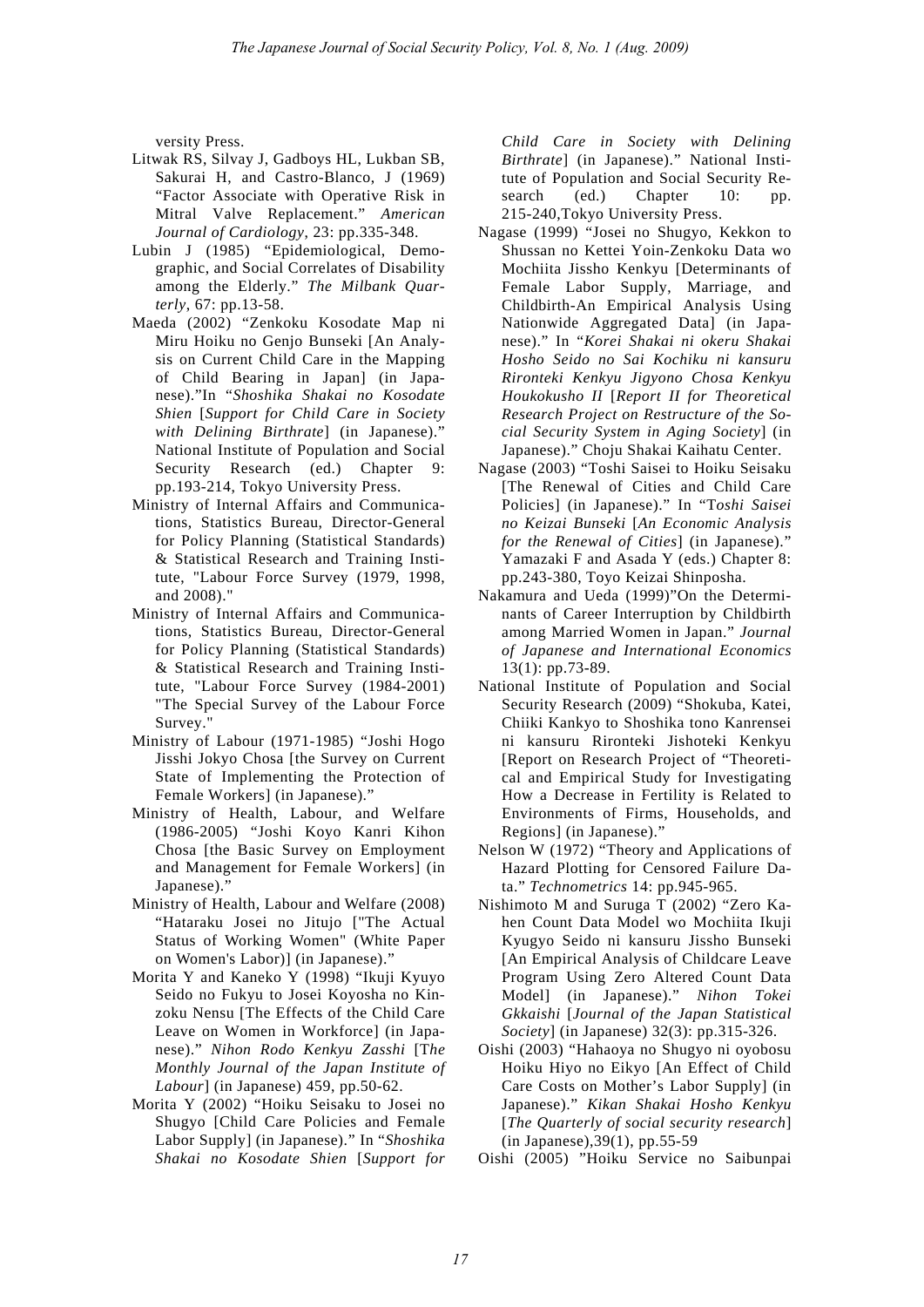Koka to Hahaoya no Shuro [Effects of Redistribution of Child Care and Mother's Labor Supply] (in Japanese)." In "*Shoshika Shakai no Kosodate Shien* [*Support for Child Care in Society with Delining Birthrate*] (in Japanaese)." National Institute of Population and Social Security Research (ed.) Chapter 6: pp. 165-184, Tokyo University Press.

- Osawa M (1994) "Keizai Henka to Joshi Rodo [Change in the Economy and Female Labor] (in Japanese) ," Nihon Keizai Hyouronsha.
- Shigeno Y and Okusa Y (1998) "Ikuji Kyugyo Seido no Josei no Kekkon to Shugyo Keizoku heno Eikyo [The Effects of the Child Care Leave Program on the Marriage of Women and Their Working without Quit] (in Japanese)." *Nihon Rodo Kenkyu Zasshi*  [*The monthly journal of the Japan Institute of Labour*] (in Japanese) 459, pp.39-49.
- Shigeno Y and Okusa Y (1999) "Hoiku Seisaku no Shussan no Ishikettei to Shugyo ni Ataeru Eikyo [An Effect of Child Care Policies on Female Choice of Childbirth and Labor Supply] (in Japanese)." *Kikan Shakai Hosho Kenkyu* [*The Quarterly of social security research*] (in Japanese), 35(2), pp.192-207.
- Shigeno and Okusa (2001) "Hoiku Seisaku ga Josei no Shugyo ni Ataeru Eikyo [Effects of Child Care Policies on Female Labor Supply] (in Japanese)." In "*Shakai Fukushi to Kazoku no Keizaigaku* [*Economic Analysis for Social Welfare and Family*] (in Japanese)." Iwamoto Y (ed.) Chapter 2: pp.51-70, Toyo Keizai Shinposha.
- Shigeno Y (2003) "Kosodate Shiensaku to Rodo Shijo [Child Care Policies and Labor Market] (in Japanese)." In "*Sentaku no Jidai no Shakai Hosho* [*Social Security in Age of Selection*] (in Japanese)" National Institute of Population and Social Security Research (ed.) Chapter 5: pp. 91-111, Tokyo University Press.
- Shimizutani S and Noguchi H (2003) "Hoiku Service Juyo no Kakaku Danryokusei to SenzaiJuyo Suikei-Kaso Shijo ho (CVM) niyoru Approach-[Estimates of the Price Elasticity and the Size of Latent Demand for Child care-an Application of Contingent Valuation Method-] (in Japanese)." *ESRI Discussion Paper Series* No.83
- Shimizutani S and Noguchi H (2004) "Kaigo, Hoiku Service no Riyo to Kazoku Futan, Rodo Kyoyu [Demand for Long-Term Care and Child Care and Female Labor Supply]

(in Japanese)." In "*Kaigo,Hoiku Service Shijo no Keizai Bunseki-Micro Data ni yoru Jittai Kaimei to Seisaku Teigen* [*Economic Analysis on Long-Term and Child Care Market-An Empirical Study From Micro-Based Data and Evidenced-Policy Making*] (in Japanese)." Chapter 6: pp.163-216, Toyo Keizai Shinposha.

- StataCorp LP (2007) "Stata Release 10: Survival Analysis and Epidemiological Tables."
- Zhou Y. and Oishi SA (2003) "Hoiku Service no Senzai Juyo to Kinko Kakaku [Research on the Latent Demand and the Equilibrium Price for in the Child Care Market] (in Japanese)." *Kikan Kakei Keizai Kenkyu* [*Quarterly Journal of Research on Household Economics*] (in Japanese) 60: pp.57-68.
- Suruga T (1999) "Ikuji Kyugyo ya Ikuji Shien Seido no Shussho Kodo ni Oyobosu Eikyo ni tusite [Studies on an Effect of Child Care Leave System on Choice of Childbirth] (in Japanese)." In *Report for the Grant for Health Sciences by Ministry of Health, Labour and Welfare* (H10-032): pp. 474-484.
- Suruga T and Cho K (2003) "Ikuji Kyugyo Seido ga Josei no Shussan to Shugyo Keizoku ni Ataeru Eikyo ni tsuite [An Effect of Child Care Leave System on Female's Childbirth and Labor Supply] (in Japanese)" *Kikan Kakei Kizai Kenkyu* [t*he Quarterly Journal of Household Economics Research*] (in Japanese), 59: pp.56-63.
- Tomita Y (1994) "Josei ga Hataraki Tsuzukeru Kotono Dekiru Shokuba Kankyo-Ikuji Kyugyo Seido to Rodo Jikan Seido no Yakuwari [A Study on Working Environment where Female Workers Continue to Work-Effects of Child Care-Leave System and Flexibility of Working Hours] (in Japanese)." *Osaka Furitsu Digaku Keizai Kenkyu* [*Osaka Prefecture University Journal of Economics*] (in Japanese) 40(1): pp.43-56.
- Waldfogel J, Higuchi Y and Abe M (1999) "Family Leave Polices and Women's Retention after Childbirth : Evidence from the United States, Britain, and Japan." *Journal of Population Economics*, 12: pp.523-545.
	- Yamaguchi K (1998) "Tuduki Yuku Shokureki Chudan: Kekkon, Shussan, Tenshokuritu no Rekiteki Hennka to